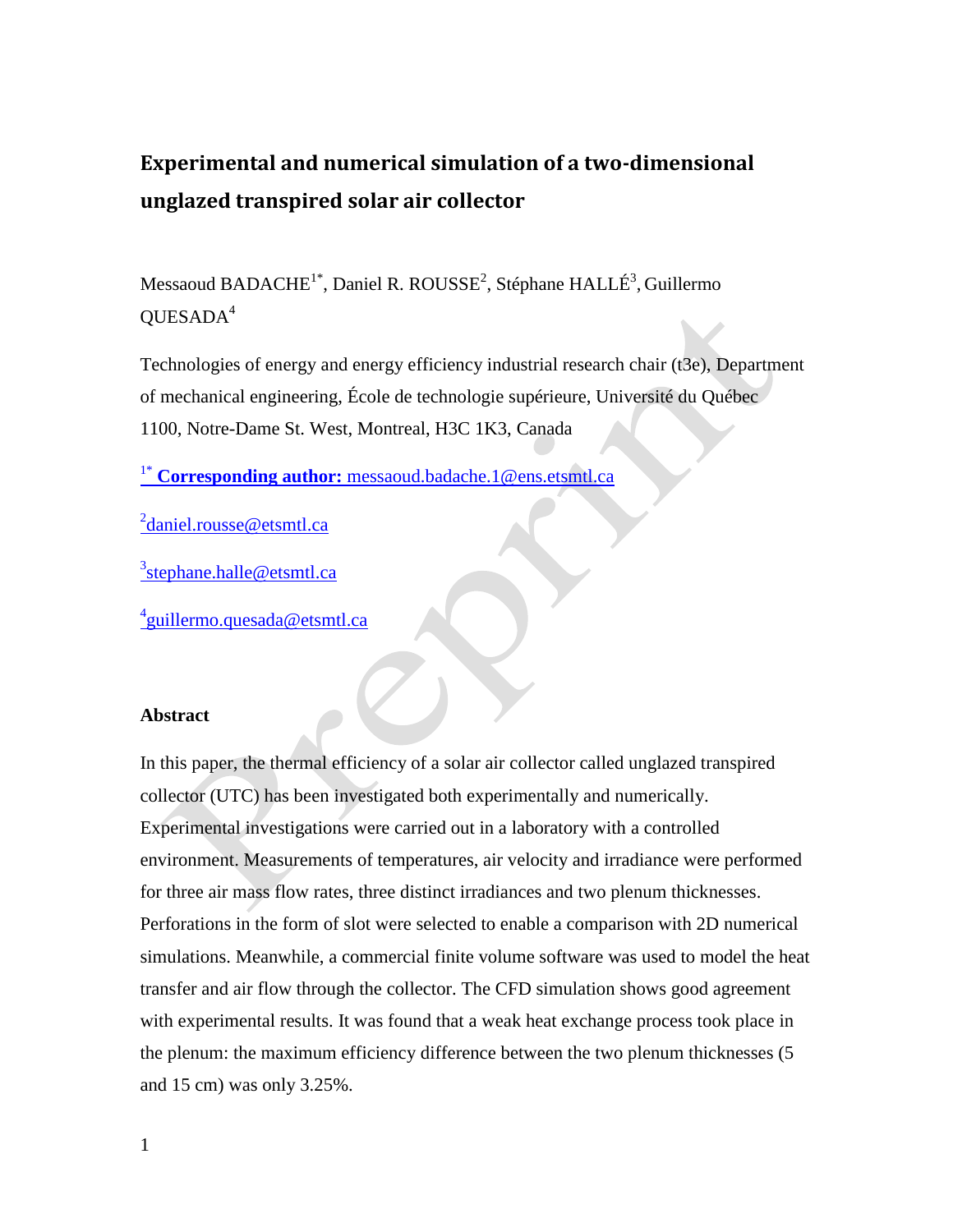**Keywords**: Computational Fluid Dynamics, efficiency, unglazed transpired solar air collector.

# **Nomenclature**:

| $A_{\rm coll}$   | collector area $(m2)$                                      |
|------------------|------------------------------------------------------------|
| $A_{\rm p}$      | pipe cross section surface area $(m2)$                     |
| b                | slot's thickness (mm)                                      |
| Cp               | specific heat capacity of air $(J/kg·K)$                   |
| g                | gravity force $(m/s^2)$                                    |
| $G_{\rm T}$      | absorbed irradiance $(W/m^2)$                              |
| $\boldsymbol{H}$ | absorber plate height (cm)                                 |
| L                | pitch of between slots (mm)                                |
| m                | air mass flux $(kg/s/m2)$                                  |
| $\overline{P}$   | mean dynamic pressure (Pa)                                 |
| $Pr_{t}$         | turbulent Prandtl number                                   |
| $\dot{q}$        | volumetric heat source term $(W/m^3)$                      |
| $T_{\rm amb}$    | ambient air temperature $({}^{\circ}C)$                    |
| $T_{\text{out}}$ | outlet air temperature $(^{\circ}C)$                       |
| $T_{in,h}$       | average air temperature at the slot inlet $({}^{\circ}C)$  |
| $T_{out,h}$      | average air temperature at the slot outlet $({}^{\circ}C)$ |
| $T_{\it p}$      | average plate temperature (°C)                             |
| ν                | volume $(m^3)$                                             |
| $\bar{V}$        | average outlet air velocity (m/s)                          |
| w                | plenum thickness (cm)                                      |
| Z.               | height of the air outlet opening (cm)                      |
| $\varDelta T$    | temperature difference (°C)                                |
|                  |                                                            |

Greek symbols

| α                          | absorption coefficient                 |
|----------------------------|----------------------------------------|
| $\beta$                    | thermal expansion coefficient $(1/K)$  |
| £.                         | turbulent dissipation rate $(m^2/s^3)$ |
| $\varepsilon_{\text{ITC}}$ | heat exchange effectiveness            |
|                            |                                        |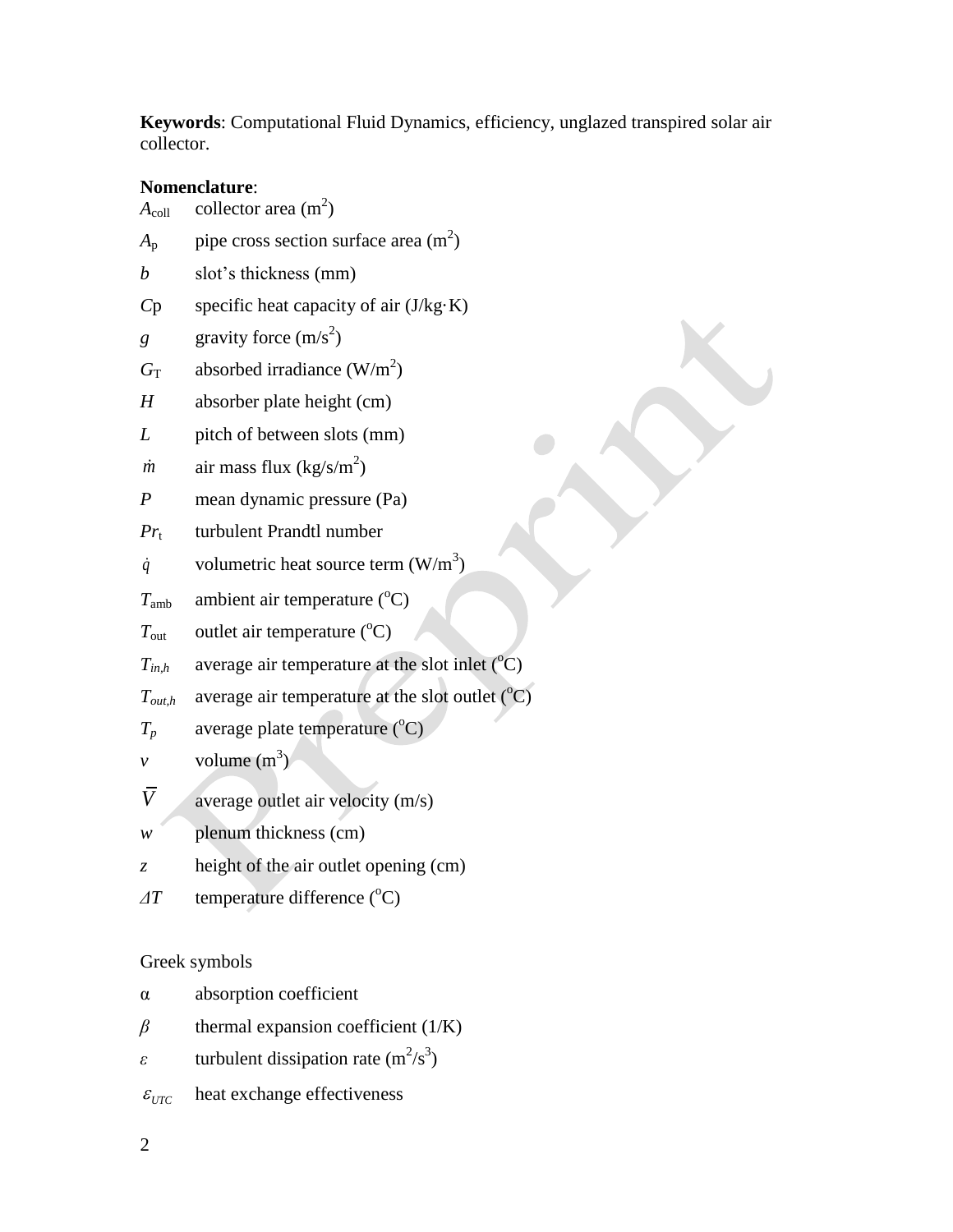| $\varepsilon_{f}$     | heat exchange effectiveness in the front region  |
|-----------------------|--------------------------------------------------|
| $\varepsilon_{h}$     | heat exchange effectiveness in the back region   |
| $\varepsilon_{h}$     | heat exchange effectiveness in the slot region   |
| $\varepsilon_{\rm p}$ | thermal emissivity of the absorber plate surface |
| $\eta$                | collector efficiency                             |
| λ                     | thermal conductivity $(W/m \cdot K)$             |
| $\rho_{\text{air}}$   | air density ( $\text{kg/m}^3$ )                  |
| $\delta_{ii}$         | Kronecker delta                                  |
| ν                     | molecular kinematic viscosity $(m^2/s)$          |
| $v_{t}$               | turbulent kinematic viscosity $(m^2/s)$          |
| $S_{ij}$              | mean-strain tensor                               |
| $\boldsymbol{k}$      | kinetic turbulent energy $(m^2/s^2)$             |
| $y^+$                 | non-dimensional distance                         |

# **1. Introduction**

Unglazed transpired collectors (UTC's) are now a well-recognized solar air heater for heating outside air directly (Arulanandam et al., 1999). They are key components in many engineering applications, such as in institutional and residential heating, industrial processes like sewage wastewater treatment, and food processing. They differ from conventional solar air collectors in that their southern wall is replaced by a black perforated sheet that allows the collection of solar irradiation. Typically, they consist of a thin, black aluminum or galvanized steel cladding perforated by tiny holes, mounted onto a southward facing wall. Incident solar energy raises the temperature of the perforated cladding above the ambient temperature. As a consequence, outside air is heated when it is drawn through the perforations by a ventilation fan. The heated air is directed through an air gap located between the building wall and the absorber plate. The heated air is then used to feed fresh air into buildings and other applications.

The progress achieved on UTC's in the last twenty years has been remarkable, since the early studies conducted by Kutscher (1992; 1993; 1994) , passing through the very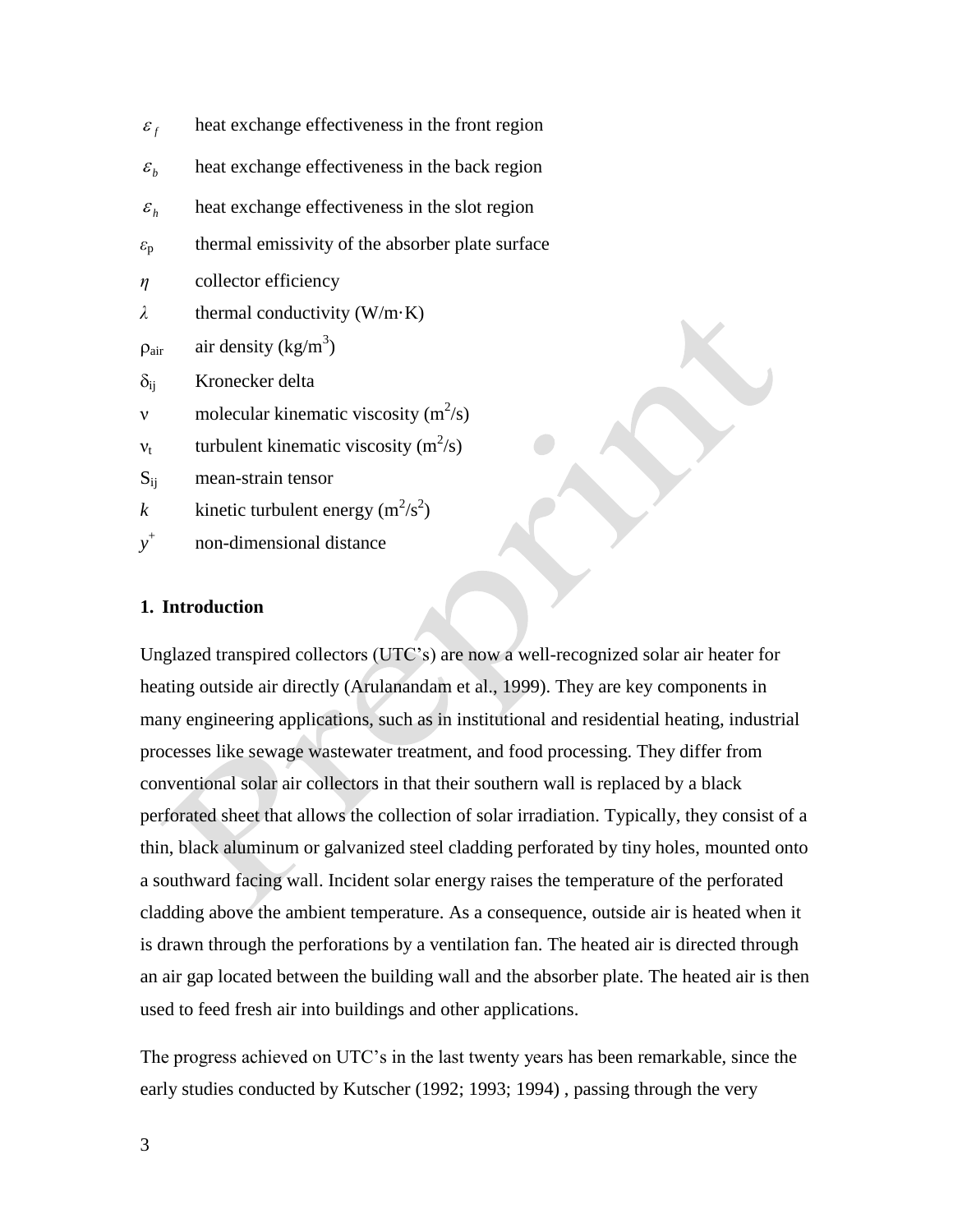extensive experimental and theoretical works by (Van Decker et al., 2001; Fleck et al., 2002; Athienitis et al., 2011; Badache Messaoud et al., 2012), and on numerical studies presented by (Dymond, Kutscher, 1997; Arulanandam et al., 1999; Gunnewiek et al., 2002; Gawlik et al., 2005; Belusko et al., 2008). All of the aforementioned studies have had similar objectives, principally the development of methods that could be used to estimate the collector's thermal performance (Weerakoon et al., 2004). They have showed that UTC's require good radiative, geometry and air flow rate properties in order to benefit from optimum solar gains with minimum investment cost. A literature review on the works done on UTC's through this period revealed a considerable amount of information published on this subject that cannot be exhaustively reported (Genevès et al., 2012). Thus, the present review will be limited only to numerical works.

#### **2. Literature review**

Kutscher (1992) was the first who numerically studied these systems. He used Fluent software with a two-dimensional (2D) numerical model to analyze the influences of several parameters such as hole pitch and diameter, plate thickness, mass flux, and crosswind on the heat transfer on the front surface, in the hole, and on the back surface of a repeating pattern. This pattern was limited to the section of the plate from the hole centerline to the midpoint between hole centerlines. Following Kutscher's work, Cao et al. (1993) performed a 2D numerical study, in which they modeled the flow through long slit-like perforations rather than the more common circular holes. They considered only the heat transfer occurring in the hole and at the front of the plate. The flow was assumed to be transverse to the slits but parallel to the plate. They showed that 20% of the overall heat transfer occurs in the slot. Gunnewiek developed a 3D CFD model, later simplified to a 2D model (Gunnewiek et al., 1996). The air flow through the perforated plate was modeled as a continuous phenomenon rather than as a process occurring through discrete holes. In addition, the approach of Gunnewiek et al.,(1996) included only the plenum region, with a special set of boundary conditions to model the plate and the ambient air. They concluded that the velocity profile in the plenum depends on whether the flow is dominated by buoyancy forces or by the suction pressure created by the fan. This study was extended later in (Gunnewiek et al., 2002) by taking into account the effect of wind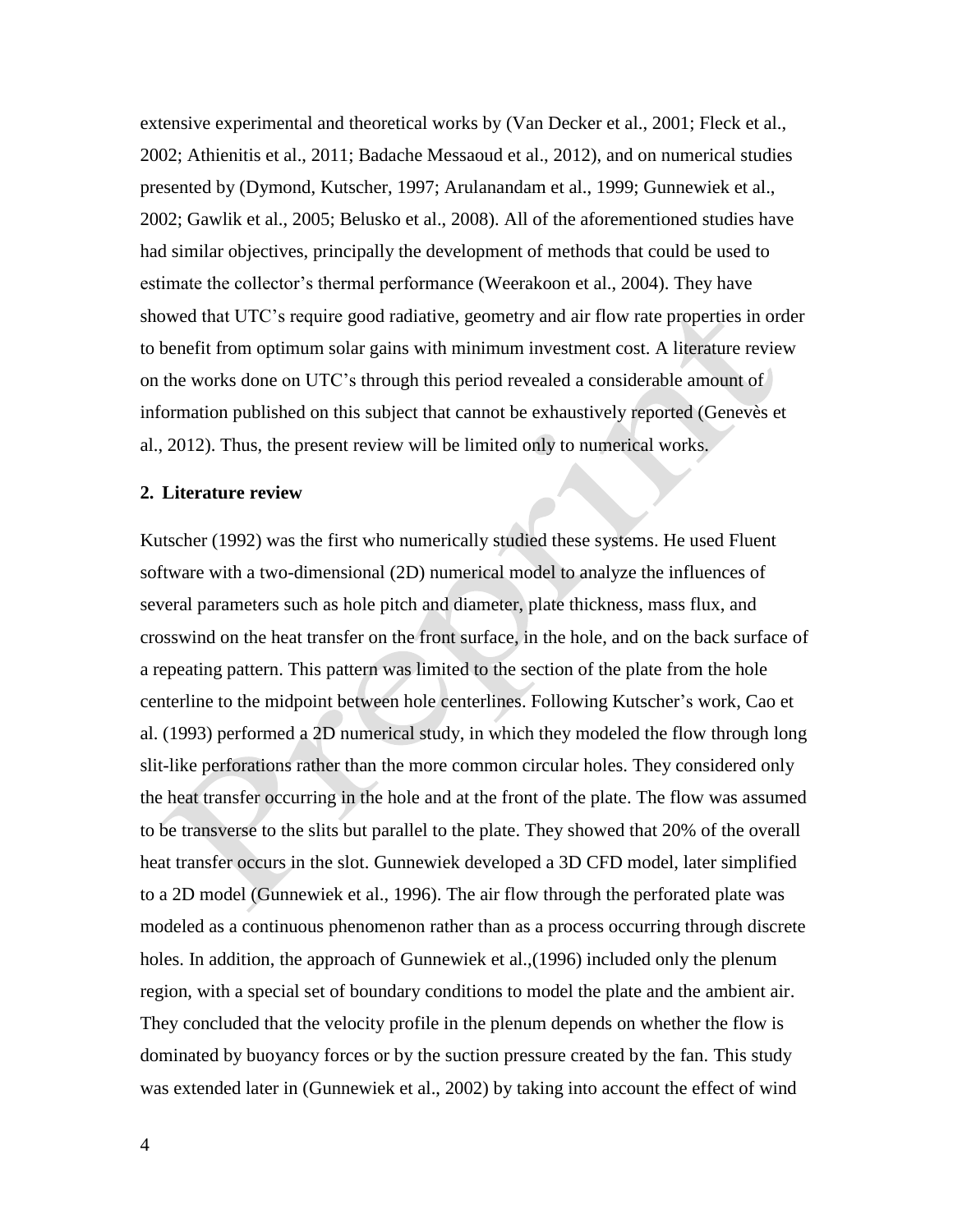speed. The results show that wind speed raises the minimum suction velocity needed to prevent flow reversal. Arulanandam et al. (1999) studied the heat transfer effectiveness  $(\epsilon_{HX})$  of the UTC using a commercial CFD software (TASCflow) under no wind conditions. Simulations were carried out over a 3D model of a quarter of a hole for a square pitch. In this study, the authors considered only the heat transfer occurring in the hole and at the front of the plate, the back of the plate was modeled as adiabatic. Simulations were done for various sets of conditions and the results were incorporated into a correlation model for the UTC effectiveness. Gawlik and Kutscher (2002) performed a CFD model on plates with sinusoidal corrugations. The numerical model was used to determine heat loss to the air stream over the corrugated plate as a function of wind speed, suction velocity, and plate geometry. Experimental tests were used in parallel to determine if the numerical model predicted convective heat loss accurately. Assuming a perpendicular and uniform flow, and wind velocity over the plate, they found that flow over the corrugation was ether attached or separated. Correlations for heat loss from the plate to the crosswind were developed for both the attached and separated flow cases.

The effect of the plate conductivity was studied in details by Gawlik et al. (2005). They performed a numerical and experimental investigation of low-conductivity material used for UTC. This study was motivated by the possibility of using a material other than aluminum for cost savings and for applications that do not need a high conductivity. The study concludes that low-conductivity material can be used in UTC's since material conductivity has a small effect on the thermal performance of these collectors.

The earlier studies mentioned above showed that modeling a full-scale UTC requires some simplifications in order to fit the numerical model within the limits of the computer resources (Gunnewiek et al., 1996). Cao et al. (1993) showed that modeling the flow around even a single hole requires several hours of computer time. Indeed two main approaches were explored, one was to include only the plenum region (Gunnewiek et al., 1996; Gunnewiek et al., 2002), the second approach uses symmetry of the UTC system in which simulations were restricted to the perforations region (Kutscher C F, 1992; Cao S et al., 1993; Arulanandam et al., 1999; Gawlik et al., 2005)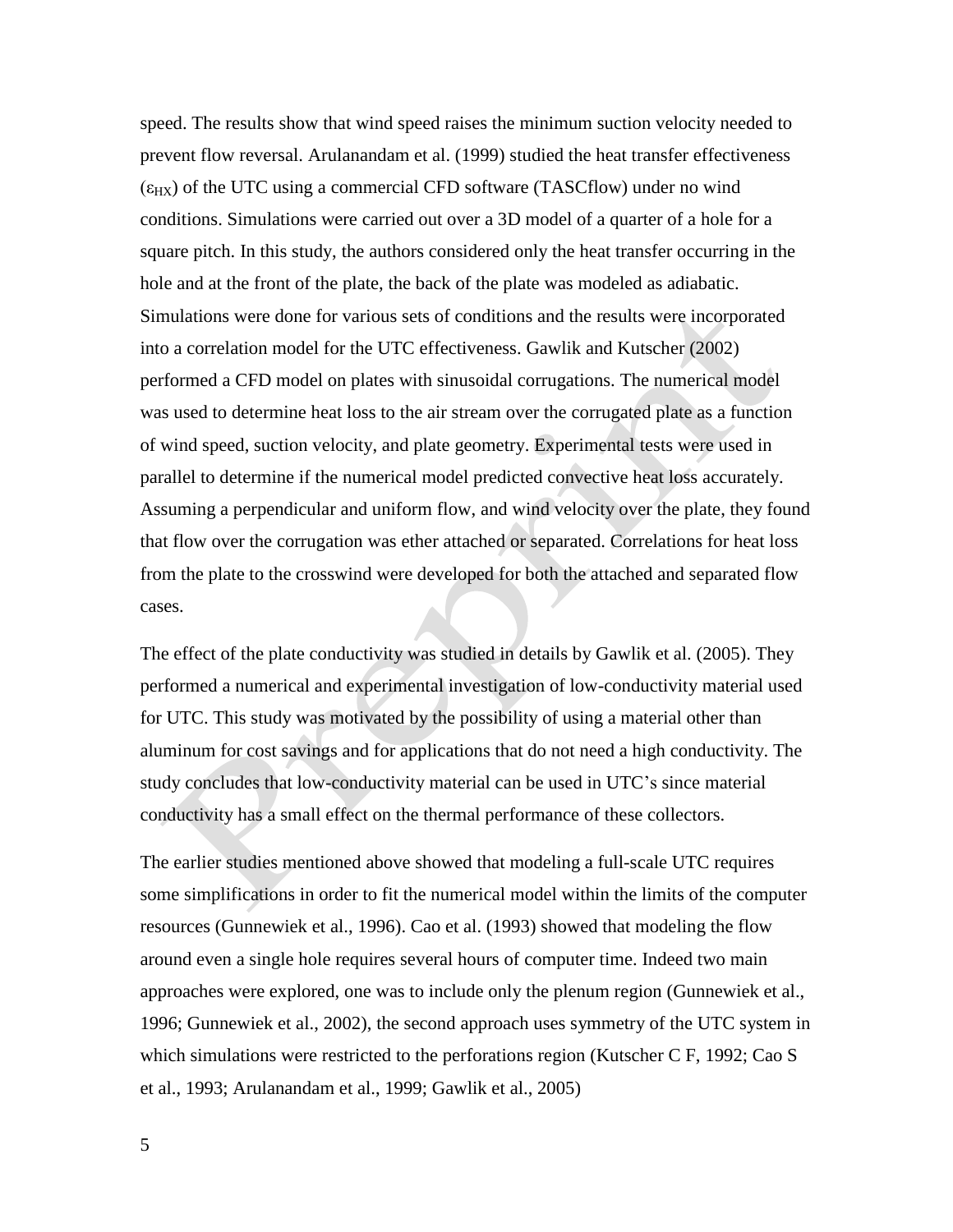Therefore to the best of our knowledge no detailed numerical studies have yet-been undertaken to determine numerically the thermal performance of the whole collector including the plenum and the perforations. Hence, the purpose of the present investigation is to perform an experimental and numerical simulation of a twodimensional unglazed transpired collector including the plenum and the perforations regions.

Two excellent reviews on the general topic of solar facades: opaque (Quesada et al., 2012a) and transparent and translucent (Quesada et al., 2012b) have recently been available in the literature.

In this paper, the thermal performances of two UTC prototypes are investigated experimentally and with computational fluid dynamics (CFD). The experimental conditions are used as boundary conditions for the numerical simulations. The heat transfer and air flow through the collector are modeled by finite volume commercial software (Fluent, 2012). This software solves the Reynolds–Average Navier–Stokes (RANS) equations coupled with energy conservation equation and turbulence modeling. The low-Reynolds RNG k–ε turbulence model has been employed to simulate the turbulent cases.

This paper is organized as follows: in the next section, a brief description of the experimental procedure is presented. The physical model is presented in Section 4 in which the numerical method is introduced. Governing conservation equations, spatial discretization, boundary conditions and a grid refinement analysis are also presented and discussed in this section. In Section 5, numerical results are presented, discussed and compared with the experimental data. The paper ends with the conclusions, which are stated in Section 6.

#### **3. Experimental setup and test procedure**

## *3.1 Experimental set-up*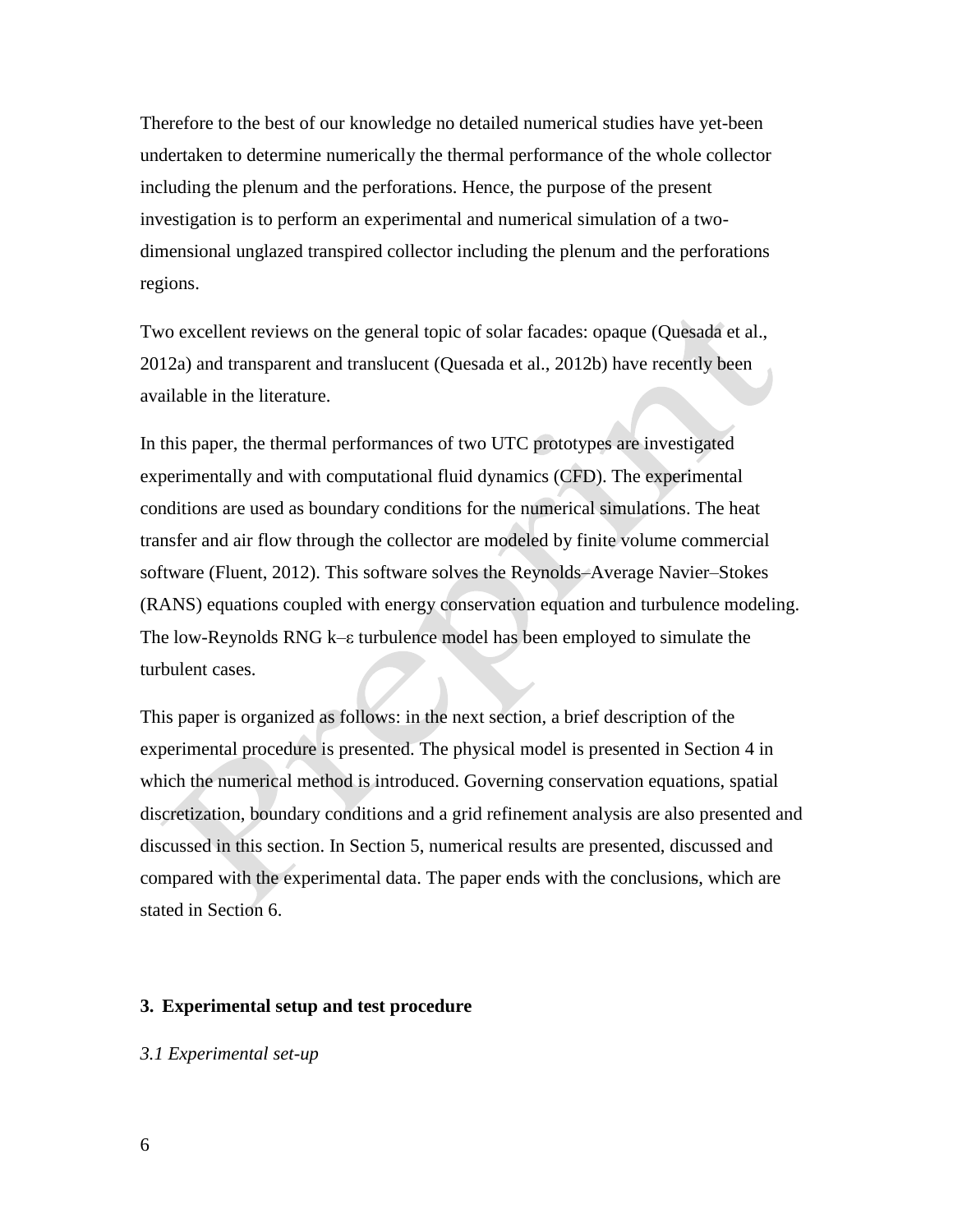For the experimental part, two UTCs prototypes have been built, instrumented and tested in laboratory conditions. These will be designated as "*w*-5" (plenum of 5 cm thickness) and "*w*-15" (plenum of 15 cm thickness). A vertical section of the UTC prototype studied is schematically shown in Figure 1. Each prototype involves, a vertical wooden box, an absorber plate, an air gap (plenum) with thickness *w* bounded by the back wall and the absorber plate. The air leaves the plenum via the top back wall. The sides and the back of the collector are well insulated, while the front face was exposed to lamps irradiation and ambient temperature. Note that the air suction system and the artificial source of radiation are not illustrated in Figure 1.



Figure 1: Vertical section of the UTC showing the geometry under investigation

The absorber test plate consists of an aluminum sheet ( $\lambda = 202$  W/m·K) coated with Thurmalox<sup>®</sup> 250 selective black coating ( $\varepsilon_p = 0.52$ ) mounted on the front face of the wooden box. The absorber plate has the same dimensions in all tests; 3 mm thick, 48 cm height (*H*) and 36 cm width (not visible in the Figure 1). It includes an equally spaced single row of slots (21 slots), of width  $b = 1$  mm, uniformly distributed at a distance  $L =$ 21 mm, through which air is drawn. This is equivalent to an apparent surface of 0.174  $m<sup>2</sup>$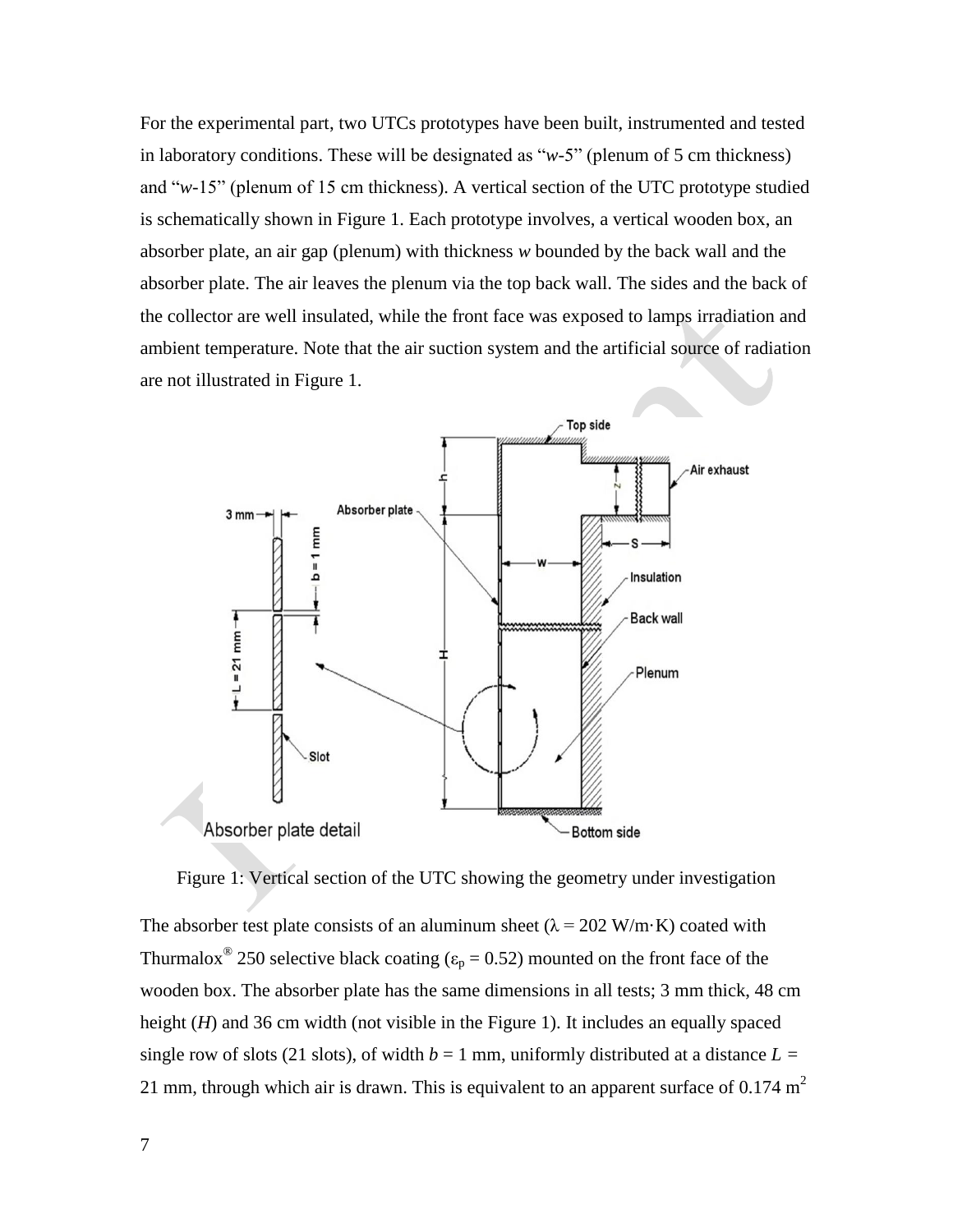with about 5% porosity. Laser cuts were used to manufacture these slots with an accuracy of  $\pm 0.1$  mm.

To test UTC's with two plenums thicknesses, two structural wooden boxes (5 cm and 15 cm thicknesses) were constructed; each box is 32 cm wide by 60 cm of height. The rear part of the box (back plate) consists of 1.9 cm (3/4"), thick plywood, fitted with a rectangular outlet opening fixed at its top center. For each prototype, the absorbed plate was screwed to the wooden box and sealed with a silicone adhesive. Manufacturing imperfections were corrected with spray polyurethane foam. The entire box was insulated with 10 cm thick polystyrene, and reinforced with a layer 0.5 cm thick of thermo-foil, to minimise heat losses and to act as adiabatic walls. The overall thermal resistance is estimated to be equal to 1 m<sup>2</sup>K/W. The whole apparatus is positioned on base fixed at the bottom of the collector to ensure its stability.

The air suction system includes the following three parts: an air exhaust pipe; the air suction ventilator; and a variable speed drive. Air is drawn from the plenum by an inline duct ventilator installed in circular pipe line (15 cm OD, 1.5 m length). Mass flow rate and outlet air temperatures are measured upstream of the fan. The air mass flow rate through the collector was controlled by a variable speed drive model (3PN116B, 110/120 V, 60Hz) which allows the adjustment of air mass flux required in the experiments  $(0.0133, 0.0266, 0.0411 \text{ kg/s/m}^2)$ . Mass flow through the exhaust pipe is measured by a hot wire anemometer (TSI, VELOCICALC Model 9545) with a reading uncertainty of 3% or ±0.015 m/s, whichever is greater. Calculations for air mass flux ( *m* ) have been carried out according to equation  $\dot{m} = \rho_{air} \overline{V} A_p / A_{coll}$  where  $\overline{V}$  is the average outlet air velocity, which was measured in five positions inside the exhaust pipe line.

Laboratory investigation has required controlled and constant irradiance  $G<sub>T</sub>$  from an artificial solar simulator that simulates different levels of irradiance. The incident irradiance, both longwave and shortwave, on the plane of the collector is represented by  $G_T$ . Tests were performed for 3 levels of irradiance: 300, 450 and 600 W/m<sup>2</sup>. The artificial solar simulator involves 28 globe®- projectors with T3/J-TYPE/87 mm, 150 Watts, light bulbs that collectively provide a total radiative intensity of 4.2 kW.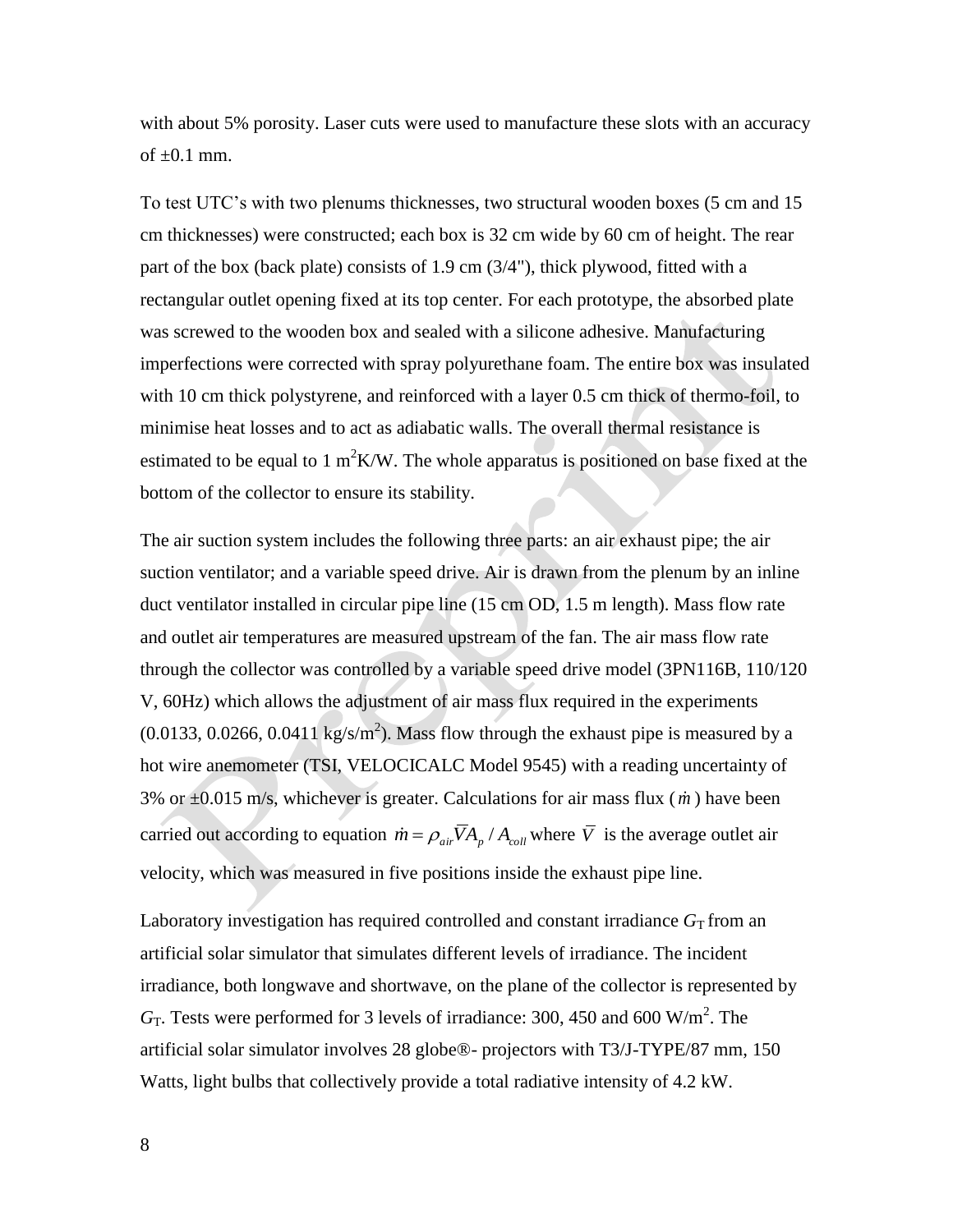Compared to the solar irradiation, the lamps spectrum is shifted to the infrared. Lamps radiation has to be homogeneous on plane of the collector (absorber plate). Indeed, the lamps were installed in such a way to obtain an irradiance of the test plate within  $\pm 3\%$ uniformity. The uniformity of the incident irradiance was confirmed by use of a Kipp  $\&$ Zonen CMP 11 pyranometer. This device not only allowed a scanning of different intensities of the lamps on the collector surface, but it has also provided a measurement of the different irradiance levels needed for the experiments.

#### *3.2 Test procedure*

For each plenum thicknesses, three irradiance levels and three mass fluxes were studied. In total, 18 test runs were performed. Each test started by adjusting the irradiance level and the mass flow rate. Temperatures  $(T_{amb}$  and  $T_{out}$ ) were recorded once the steady-state conditions were reached. Fifteen calibrated (0.2 mm diameter) k-type thermocouples (with an uncertainty of  $\pm 0.3$  °C) have been used for the temperature measurements at several points in the test apparatus. These points were located as follow: four equidistant positions along the back wall and four others along the inner surface of the absorber plate and five thermocouples to determine the ambient temperature. The other thermocouples were located behind the collector and three were placed at outlet opening to measure the outlet air temperature. The temperature recording was carried out using a conventional data acquisition system.

Efficiency has been traditionally used as a measure of heat transfer performance for a UTC. UTC's efficiency is estimated from the ratio of the useful heat gain delivered by the collector divided by the incident irradiance on the collector surface and can be determined by the following equation (1):

$$
\eta = \frac{\dot{m}_{out}c_p \left( T_{out} - T_{amb} \right)}{G_r A_{coll}}
$$
\n
$$
\tag{1}
$$

### **4. Numerical method**

#### *4.1 Physical Problem*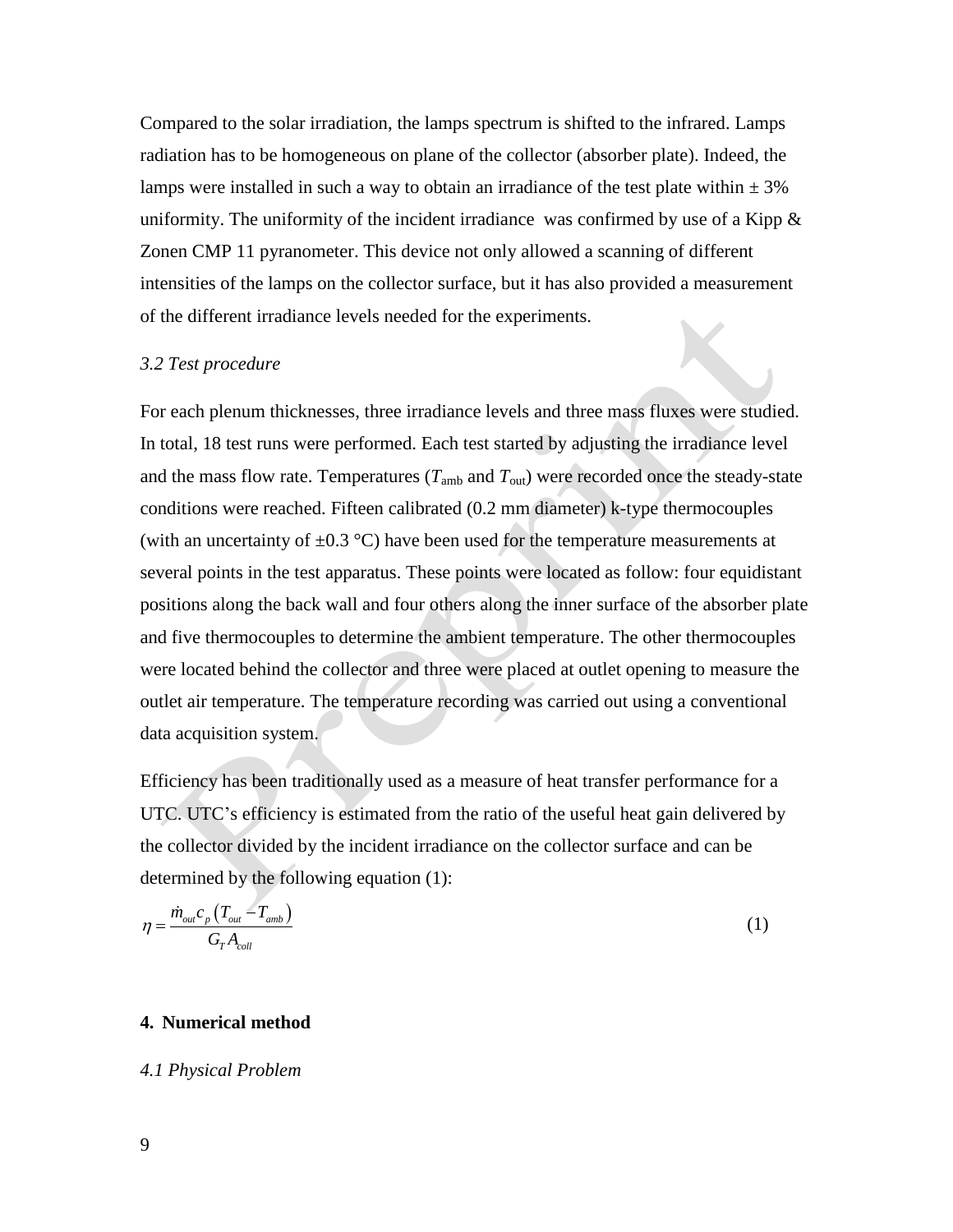The numerical models were designed to gather the essential features of the experimental prototype. They include conductive, convective and radiative heat transfer by which the thermal energy is transferred through the UTC. Ideas for the treatment of combined modes of heat transfer were borrowed from the original work of Rousse (1994; 1996). Note that, only radiation heat exchange between the absorber plate and the surroundings is considered in this study. Based on the former studies (Badache M et al., 2010 ) the radiation heat exchange between the absorber plate and the back wall has been considered negligible. Wind is very likely to affect the systems performance, no wind condition is likely to be a worst case scenario in terms of heat exchange transfer and thus suitable for design purposes (Kutscher C F, 1992).

The flow is assumed to be steady, turbulent and, two-dimensional. Commercial CFD software (Fluent, V12.1.4) was employed to solve the steady-state Reynolds–averaged Navier–Stokes equations (RANS) coupled with the energy conservation. The Boussinesq approximation was used to account for the density variation. Thermophysical properties of the fluid are evaluated at a reference temperature and assumed to be constant, except in the buoyancy term. The third dimension of the collector is considered large enough so that the flow and heat transfer are two-dimensional. Under the above assumptions, the mathematical model is described by the following classical governing equations:

### Continuity equation

$$
\frac{\partial U_j}{\partial x_j} = 0 \tag{2}
$$

Momentum conservation equation  
\n
$$
\frac{\partial (U_i U_j)}{\partial x_j} = -\frac{1}{\rho} \frac{\partial P}{\partial x_i} + \frac{\partial}{\partial x_j} \left( v \frac{\partial U_i}{\partial x_j} - \overline{u_i u_j} \right) - g_i \beta (T - T\infty)
$$
\n(3)

Energy conservation equation

$$
\frac{\partial (TU_j)}{\partial x_j} = \frac{\partial}{\partial x_j} \left( \frac{v}{\text{Pr}} \frac{\partial T}{\partial x_j} - \overline{T'u_j} \right)
$$
(4)

The term  $g_i\beta(T-T_\infty)$  specifically accounts for the effect of the air density variation with the temperature. Variables  $x_i$  and  $x_j$  are the Cartesian coordinates in the *i*-direction and *j*-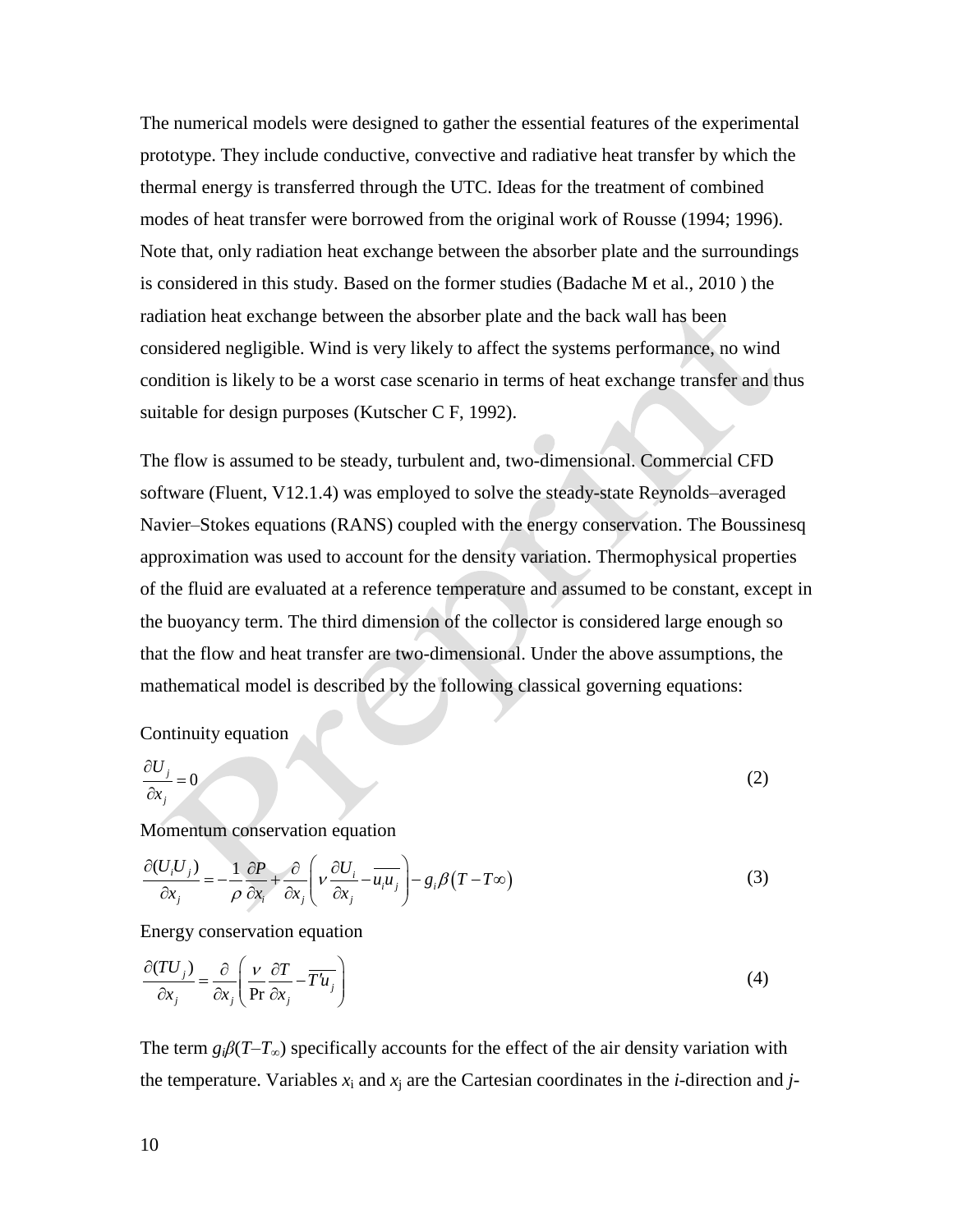direction, where *U*<sup>j</sup> and *T* are respectively the time average velocity and temperature while *P* is the pressure. Gravitational acceleration components are represented by *g*<sup>i</sup> and *β* is the thermal expansion coefficient. Finally, the turbulent stress  $-u_i u_j$  and turbulent heat flux  $-T'u_j$  are derived from the turbulence closure model defined as:

$$
-\overline{u_i u_j} = 2v_i S_{ij} - \frac{2}{3}k\delta_{ij}, \text{ and } -\overline{T'u_j} = \frac{v_t}{\text{Pr}_i} \frac{\partial T}{\partial x_j}
$$
(5)

in which  $\delta_{ij}$  is the Kronecker delta,  $v_t$  and  $Pr_t$  the turbulent kinematic viscosity and turbulent Prandtl number, respectively ( $Pr<sub>t</sub> = 0.7$ ). The mean-strain tensor is  $S<sub>ij</sub>$  and *k* is the kinetic turbulent energy.

#### *4.2 Turbulence modeling*

The introduction of time-averaged values makes the number of unknowns in the conservation equations greater than the number of equations. Thus, it is necessary to close the system of equations using a turbulence model. Previous numerical studies on UTC's have demonstrated that a laminar flow assumption is sufficient to model the flow appropriately (Kutscher C F, 1992),(Cao S et al., 1993) , (Arulanandam et al., 1999) and (Gawlik et al., 2005). Others have considered turbulence effects with the *k-ε* turbulence model (Gunnewiek et al., 1996; Khattab, 2001; Gunnewiek et al., 2002). In this study, a main concern has been brought to accurately model the flow in the near-walls regions, where significant velocity and thermal gradients are expected. The assumption of turbulent flow was justified in two ways. First, the presence of slots changes the flow behavior over the absorber plate, and typically creates turbulent recirculation regions in the plenum. Second, the fluid dynamic models, representative of the air motion inside the plenum, show rather complex behaviors involving both turbulent and laminar flows (Gunnewiek et al., 1996). The flow may be laminar or turbulent, depending on the region and the air flow rate through the collector. Apart from the intrinsic difficulty to define the region of the collector where the flow is laminar or turbulent, it is not possible to apply both laminar and turbulent models in a single computational domain. In this context, the Re–Normalisation Group (RNG) *k-ε* model derived by Orszag et al. (1993) was applied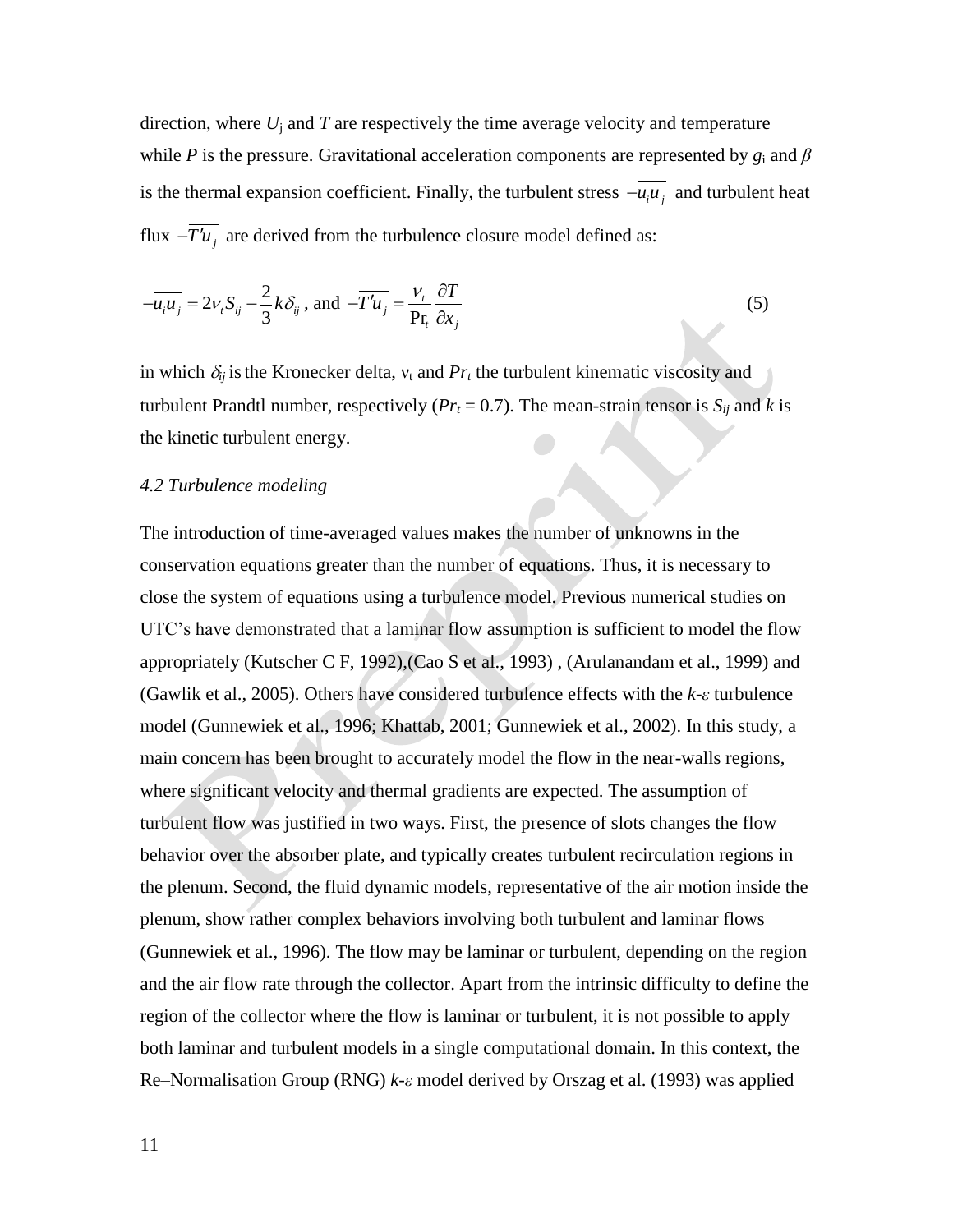since this model is frequently used for indoor air simulations that involve both laminar and turbulent conditions (Fuliotto et al., 2010); (Zhang et al., 2007). For brevity, the transport equations for *k* and *ε* will not be presented here; full equation sets and details for this model are available in the software user's manual(Fluent, 2012).

## *4.3 Mesh design and boundary conditions*

To accurately predict the velocity and thermal boundary layer developing in the near-wall regions was one of the challenges of this study. The computational grid must resolve both the upstream and downstream flows around the slots. If the boundary layer in the vicinity of these two regions is not resolved adequately, the underlying physics of the flow will be lost and the simulation will be inaccurate. In order to resolve the thermal and velocity boundary layers, a structured mesh grid was used inside the slot, in the solid region itself, and a region located at  $x = \pm 1$  cm from the absorber plate (i.e. 1 cm upstream and 1 cm downstream of the plate). A large number of grid points are placed inside the slots where the temperature and velocity gradients are expected to be significant. A relatively coarse non structured mesh grid was used within the rest of the computational domain. Both plenum cases are discretized with the same meshing strategy. Figure 2, shows the grid topology near a slot. Table 1, shows the characteristics of the three meshes (A, B and C) for each plenum case. The parameters  $N_a$ ,  $N_b$ ,  $N_c$  and  $N_d$  represents the number of nodes at the edges of the smallest repeating pattern as shown in Figure 2, while  $N_t$  and  $C_L$ represents respectively the total number of nodes and cells within the computational domain.

Figure 3 shows the boundary conditions imposed on the computational domain. As presented on Figure 3, three types of boundary conditions were considered:

 **At walls:** The no-slip boundary condition is imposed on all rigid walls. In all cases, vertical (back wall) and horizontal (bottom, top) walls have been considered adiabatic. At the absorber plate, a heat generation source term is introduced by user-defined functions (UDF) that specify the heat generation rate through it. This UDF modifies the heat generation rate  $(q_{cell} \text{ in } W/m^3)$  for each surface cell of the absorber plate in order to account for the radiative heat exchange between the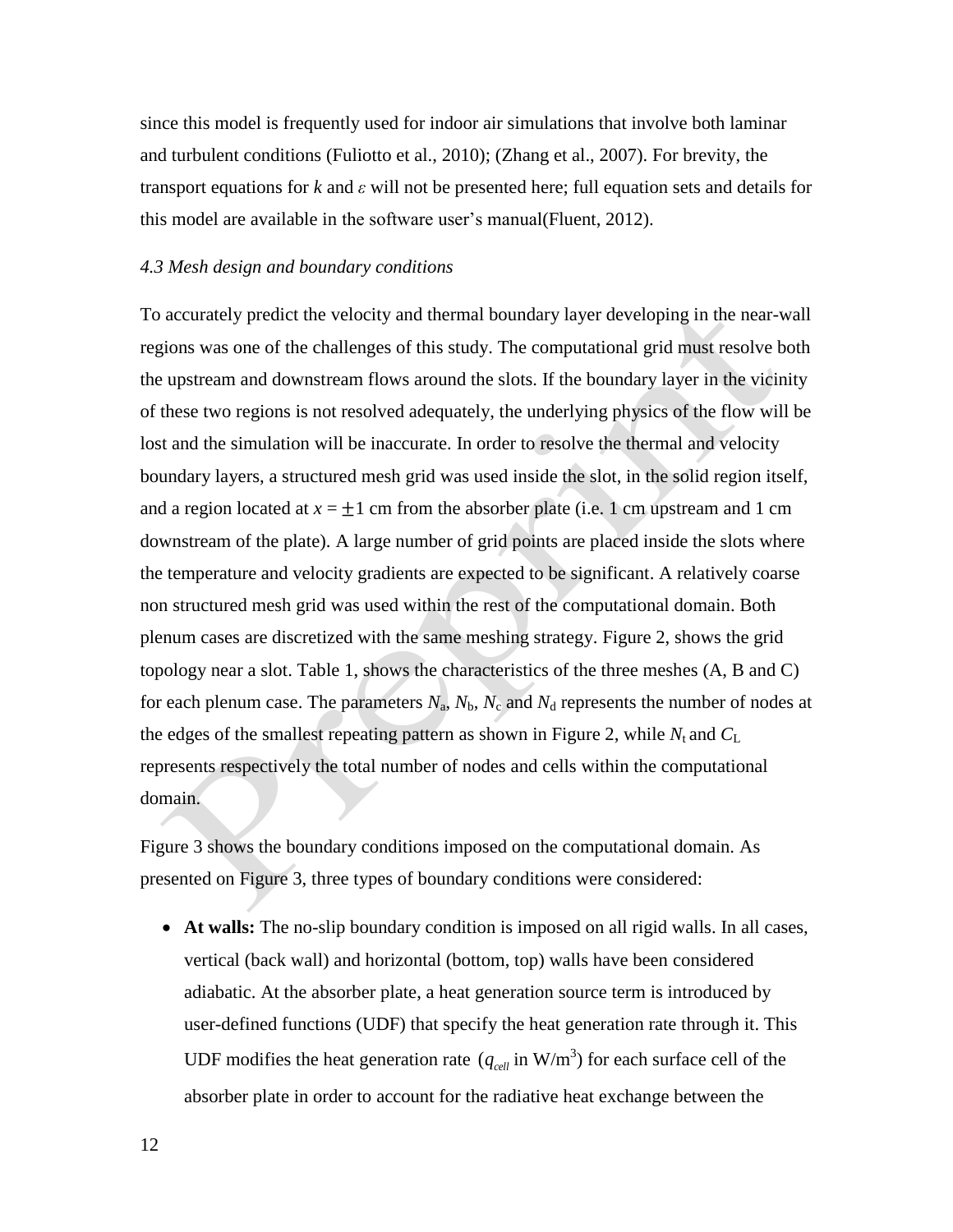absorber plate and the surroundings as in equation (6). Note that the sky temperature was specified to be equal to 305 K.

$$
q_{cell} = \left[ \ \alpha \cdot G_T - \varepsilon \cdot \sigma \cdot (T_p^4 - T_{sky}^4) \ \right] \frac{A_{cell}}{V_{cell}} \tag{6}
$$

- **At the inlet air section**: The left side of the computational domain (i.e. at the distance *x∞*) is bounded by a free air stream inlet with an assumed total pressure of 0 Pa. This condition was chosen to ensure that the flow at the slots entrance is not disturbed. Cao et al. (1993) found that a distance  $x_\infty = 2L$  was sufficiently large to ensure that the effectiveness was independent of *x∞*. In this study, runs were initially made with  $x_\infty = 5L$  but finally, this value was reduced to  $x_\infty = 2.5L$ equivalent to 5.2 cm from the absorber plate. All subsequent simulations were made on the basis of this condition. The incoming air temperature was specified to be equal to the ambient temperature *T*amb.
- **At the outlet air section**: An outlet velocity condition was imposed from the velocities measurements on the UTC prototypes.

|                 |           |                     | $C_{\rm L}$ | $N_{\rm t}$ | $N_{\rm a}$ | $N_{\rm b}$ | $N_c$ | $N_{\rm d}$ |
|-----------------|-----------|---------------------|-------------|-------------|-------------|-------------|-------|-------------|
| $5 \text{ cm}$  |           | Mesh A-5            | 100 494     | 67 125      | 10          | 5           | 15    | 25          |
| $\mathbf{f}$    | $(6 - 4)$ | Mesh B-5            | 168 699     | 112 997     | 15          | 10          | 20    | 30          |
| Plenum          |           | Mesh <sub>C-5</sub> | 180 342     | 126 025     | 30          | 20          | 20    | 30          |
|                 |           | Mesh A-15           | 172 961     | 103 319     | 10          | 5           | 15    | 25          |
| Plenum of 15 cm | $(w-15)$  | Mesh B-15           | 282 615     | 220 351     | 15          | 10          | 20    | 30          |
|                 |           | Mesh C-15           | 393 026     | 237 281     | 30          | 20          | 20    | 30          |

Table 1: Grid parameters for the two plenums configuration  $\sqrt{2}$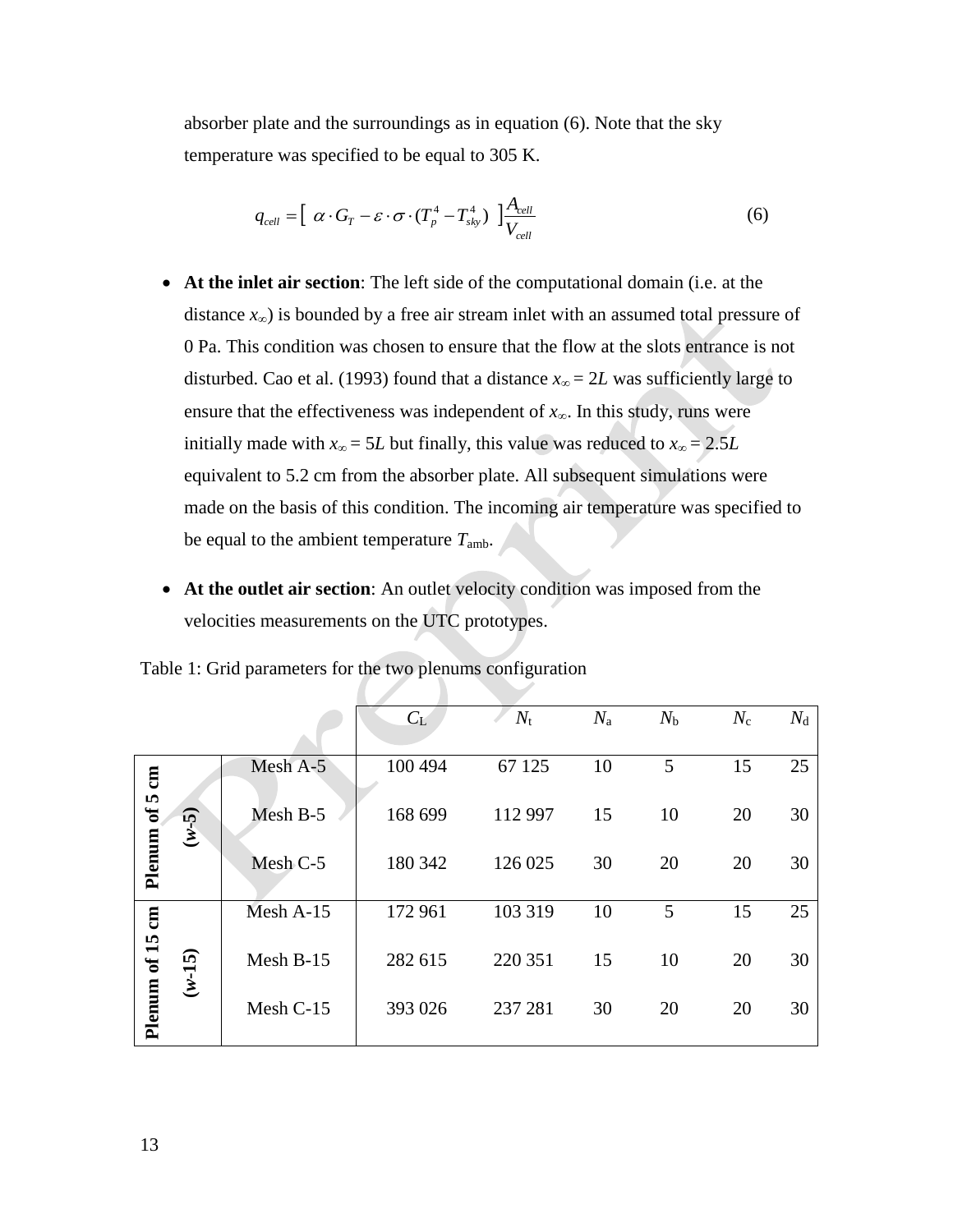

Figure 2: Grid topology near a slot and one spacing L of the plate



Figure 3: Boundary conditions imposed on the computational domain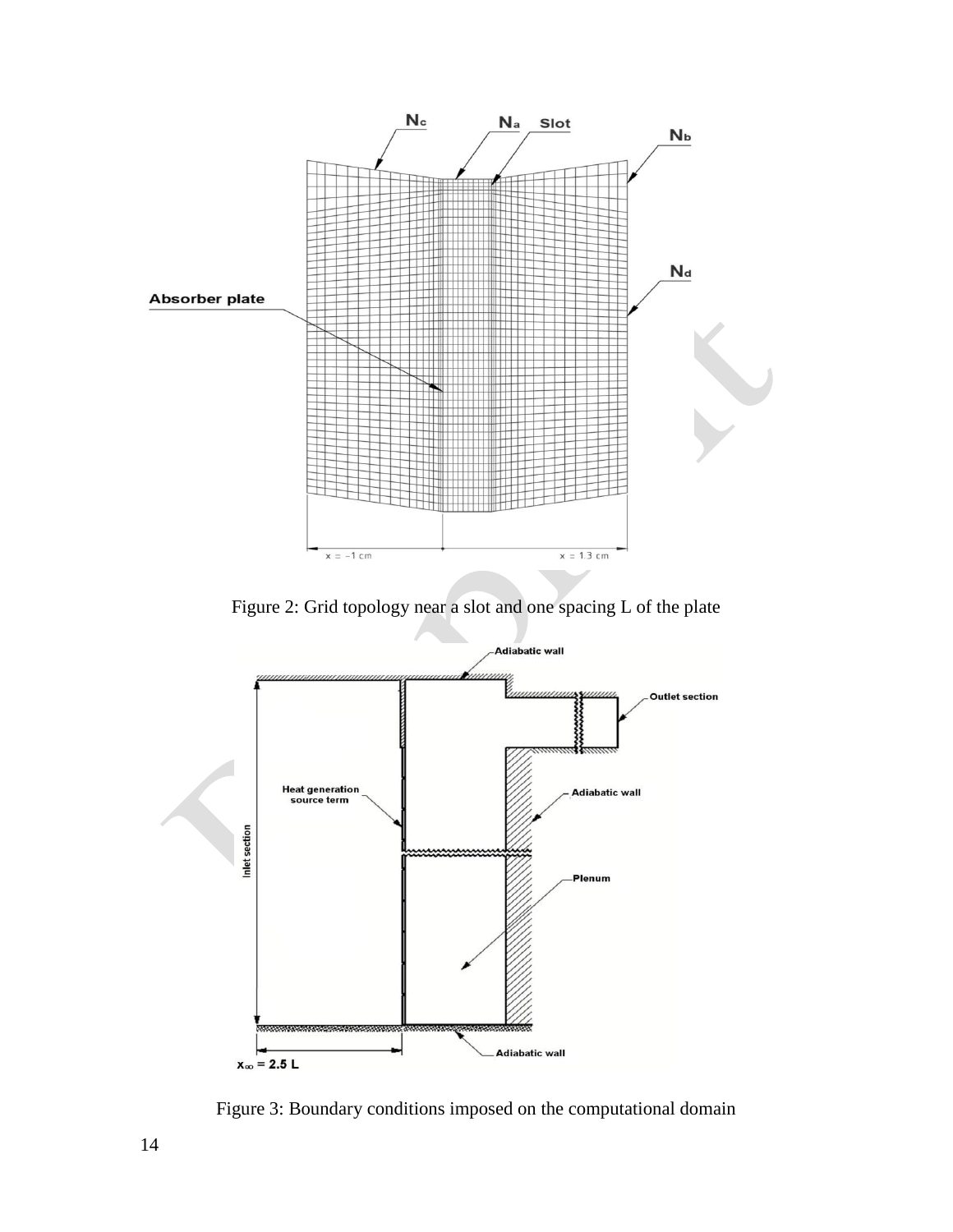## *4.4 Numerical methodology and grid independence study*

The set of governing differential equations (2-4) have been solved numerically via Fluent which is based on a finite volume procedure. Convective and diffusive terms are discretized with a second order upwind scheme. The SIMPLE algorithm of Patankar and Spalding (1972) was used to solve the velocity-pressure coupling. The solution was considered to be converged when the residuals were in the order of  $10^{-6}$  for continuity, momentum, and turbulence quantities and  $10^{-10}$  for energy. All simulations were performed on a i7-960 processor, 3.2 GHz and 12 GB of memory.

A grid independence study was carried out to ascertain the accuracy of the numerical results and to decide what grid size should be used for all the simulations. The efficiency of the UTC was the relevant parameter to be analyzed. The simulation case involving a mass flux of 0.0411 kg/s⋅m<sup>2</sup> and an irradiance of 600 W/m<sup>2</sup> was considered in the grid independence study. The reason is that this case is the most restrictive in terms of convergence rate. It is noted, that the grid independence study calculation were carried out without account for radiation heat exchanges.

Tables 2 and 3 presents the UTC efficiency and the corresponding  $y^+$  values evaluated at the slots region for the meshes tested and the plenums of 5 cm and 15 cm, respectively. As seen in Table 2, the meshes A-5 and B-5 produce slightly different results than mesh C-5 and the maximum  $y^+$  value are larger than 1. The same is observed for mesh  $(A-15)$ and (B-15) (Table 3). To satisfy the condition ( $y^+ \le 1$ ) required for low Reynolds models, the mesh grid (B-5) and (B-15) were refined. Once, the condition of  $y^+ \le 1$  is fulfilled (within the adapted mesh grid  $(C-5)$  and  $(C-15)$ ) the models were found sufficiently adequate for an estimation of the numerical error. This numerical error, estimated by a mesh refinement analysis, is also known as the discretization error.

The Grid Convergence Index (GCI) method, which is based on the classical Richardson extrapolation (Celik et al., 2008) was used to determine the discretization error. The corresponding computed values of efficiency used in the GCI study are also reported in Table 2 and 3. The numerical uncertainty of the fine-grid solution for the cases (*w*-5) and  $(w-15)$  are 0.37% and 0.84%, respectively, and the extrapolated values for the efficiency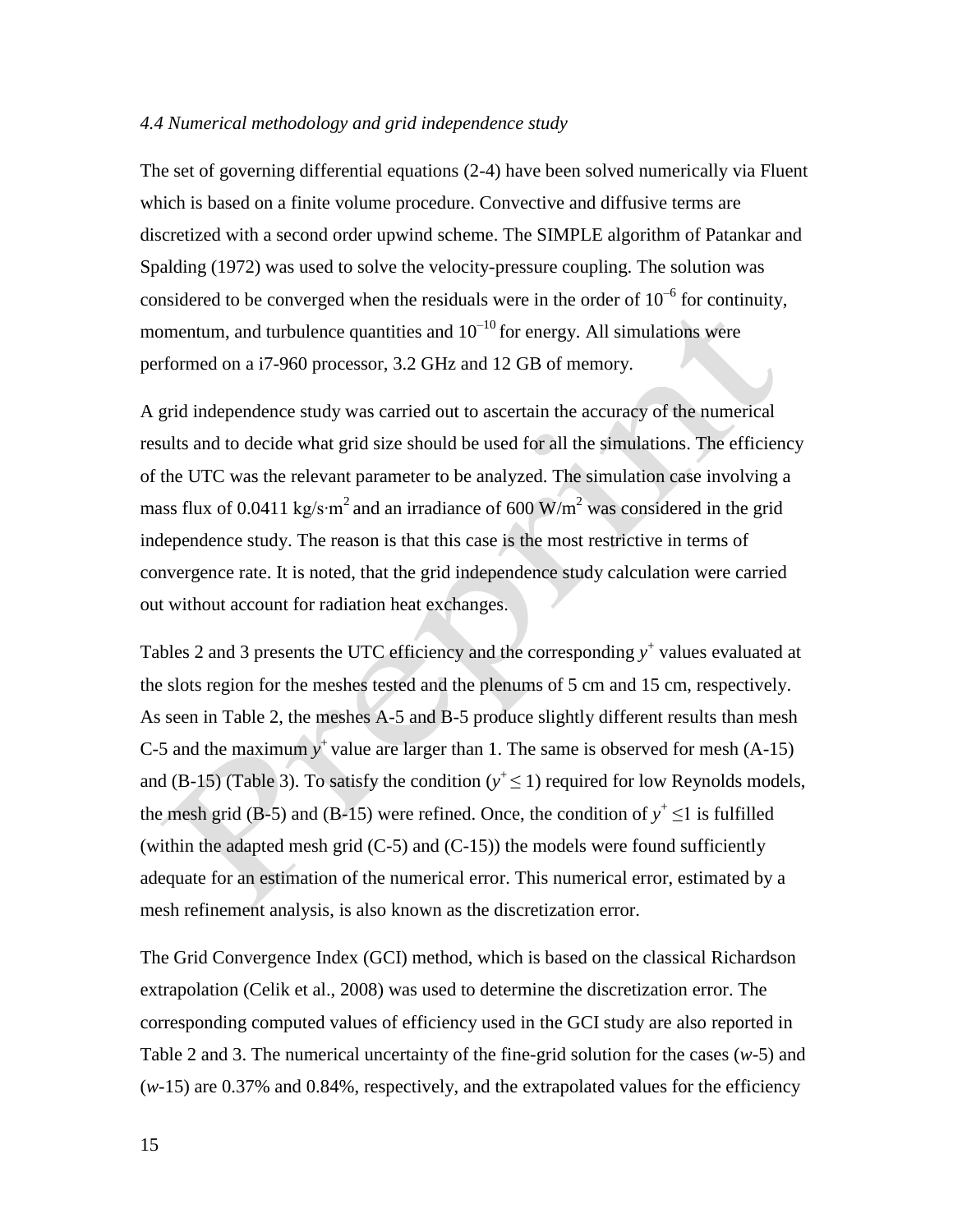are 87.27% and 86.07%. From a viewpoint of grid independence of converged solutions, the difference between the extrapolated and fine mesh solution is negligible. The Richardson extrapolated solution for each plenum case cannot be differentiated from the fine grid solution. Consequently, the results presented in the subsequent simulations were calculated using mesh grid  $(C-5)$  for plenum  $(w-5)$  and  $(C-15)$  for plenum  $(w-15)$  for which details are provided in Table 1.

| Mesh       | $A-5$ | $B-5$ | $C-5$ | Richardson    |  |  |
|------------|-------|-------|-------|---------------|--|--|
|            |       |       |       | extrapolation |  |  |
| $\eta$ (%) | 90.08 | 87.89 | 87.52 | 87.27         |  |  |
| $y+$       | 2.4   | 2.0   | 0.5   |               |  |  |
| $GCI(\% )$ | 0.37  |       |       |               |  |  |

Table 2: Efficiency and  $y$ + values (plenum of 5 cm)

Table 3: Efficiency and *y*+ values (plenum of 15 cm)

| Mesh       | $A-15$ | $B-15$ | $C-15$ | Richardson    |  |  |
|------------|--------|--------|--------|---------------|--|--|
|            |        |        |        | extrapolation |  |  |
| $\eta$ (%) | 91.32  | 87.47  | 86.64  | 86.07         |  |  |
| 2.4<br>y+  |        | 1.5    | 0.8    |               |  |  |
| $GCI(\% )$ | 0.84   |        |        |               |  |  |

# **5. Results**

#### *5.1 Comparison with experimental results*

The numerical results are presented in this section in terms of the collector efficiency and are compared to experimental data. Results obtained for three air mass fluxes (0.0133, 0.0266 and 0.0411 kg/s⋅m<sup>2</sup>), three irradiance levels (300, 450 and 600 W/m<sup>2</sup>) and two plenum thicknesses (5 and 15 cm) are presented.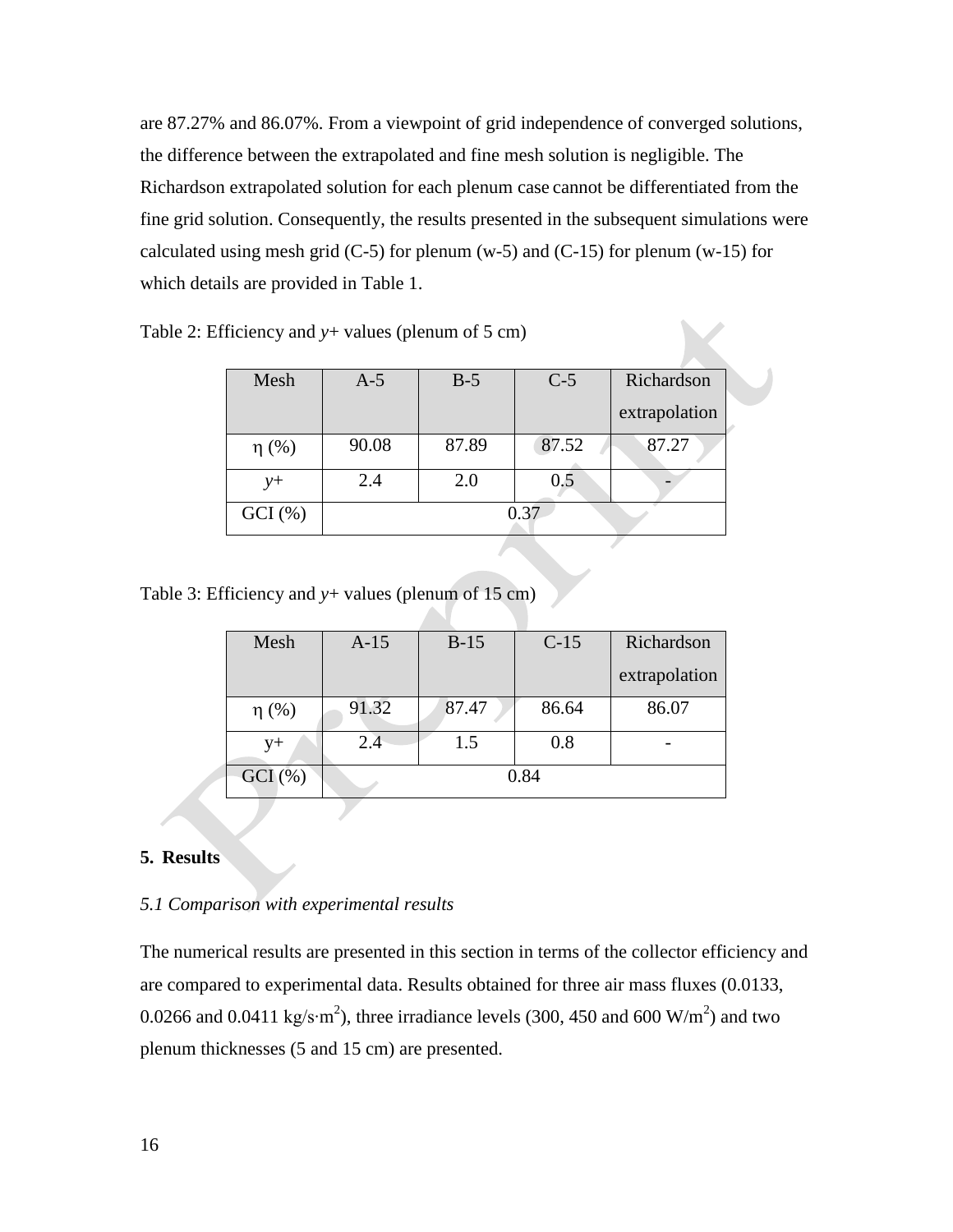The experimental measurements are affected by uncertainty, regardless of the quality of instrumentation used and talent of the experimenter. Thus, a correct validation of any measurement used as validation test data, requires a careful check of its quality and accuracy. The classical method of Kline and McClintock (1953) and (Robert J, 1988) has been applied in order to estimate the uncertainty associated with the efficiency measurement. Data related to the instrumentation used in this study stated that the measurement of flow velocity and irradiance have an uncertainty of  $\pm 3\%$  and  $\pm 1\%$ , respectively. The uncertainty of the temperature measurements is  $\pm 0.3$  °C. The maximum value for the uncertainty on the efficiency results is thus  $\pm$ 5.4%.

The comparison between CFD simulations and the experimental efficiency measurements for the two plenum thicknesses and three irradiance levels are illustrated in Figures 4, 5 and 6, respectively. Each figure presents the evolution of the efficiency with the mass flux for a given irradiance level. Globally, numerical results show that the predicted efficiency was within the uncertainty range for most of the measured efficiency. For the two plenum cases a good degree of similarity was found at medium and high mass fluxes  $(0.0266$  and  $0.0411 \text{ kg/s}·m^2)$ . However, for a low mass flux, the numerical model over predicts the experimental results. While a slight difference was obtained for low and medium irradiance levels (300 and 450  $W/m<sup>2</sup>$ ), a significant difference is obtained at high irradiance level ( $G_T = 600 \text{ W/m}^2$ ), which was estimated to about 6.8% for plenum (*w*-5) and 13% for plenum (*w*-15) (Figure 6).

On one hand, this disagreement is most likely due to the fact that the sky temperature cannot be known accurately. Whatever the width of the plenum, the collector temperature is at its maximum for the case of  $G_T = 600 \text{ W/m}^2$  and  $\dot{m} = 0.0133 \text{ kg/s/m}^2$ . Radiative heat losses are important and a slight over estimation of *Tsky* involves a significant underestimation of these radiative losses. When the suction air flow increases, the collector temperature decreases and radiation losses are less significant. On the other hand, factors such as temperature variations in the laboratory (estimated at  $+/- 1.5^{\circ}$ C) and air movement caused by the ventilation system partly explain the differences between the numerical and experimental results. In addition, the horizontal aspect ratio (width/ height)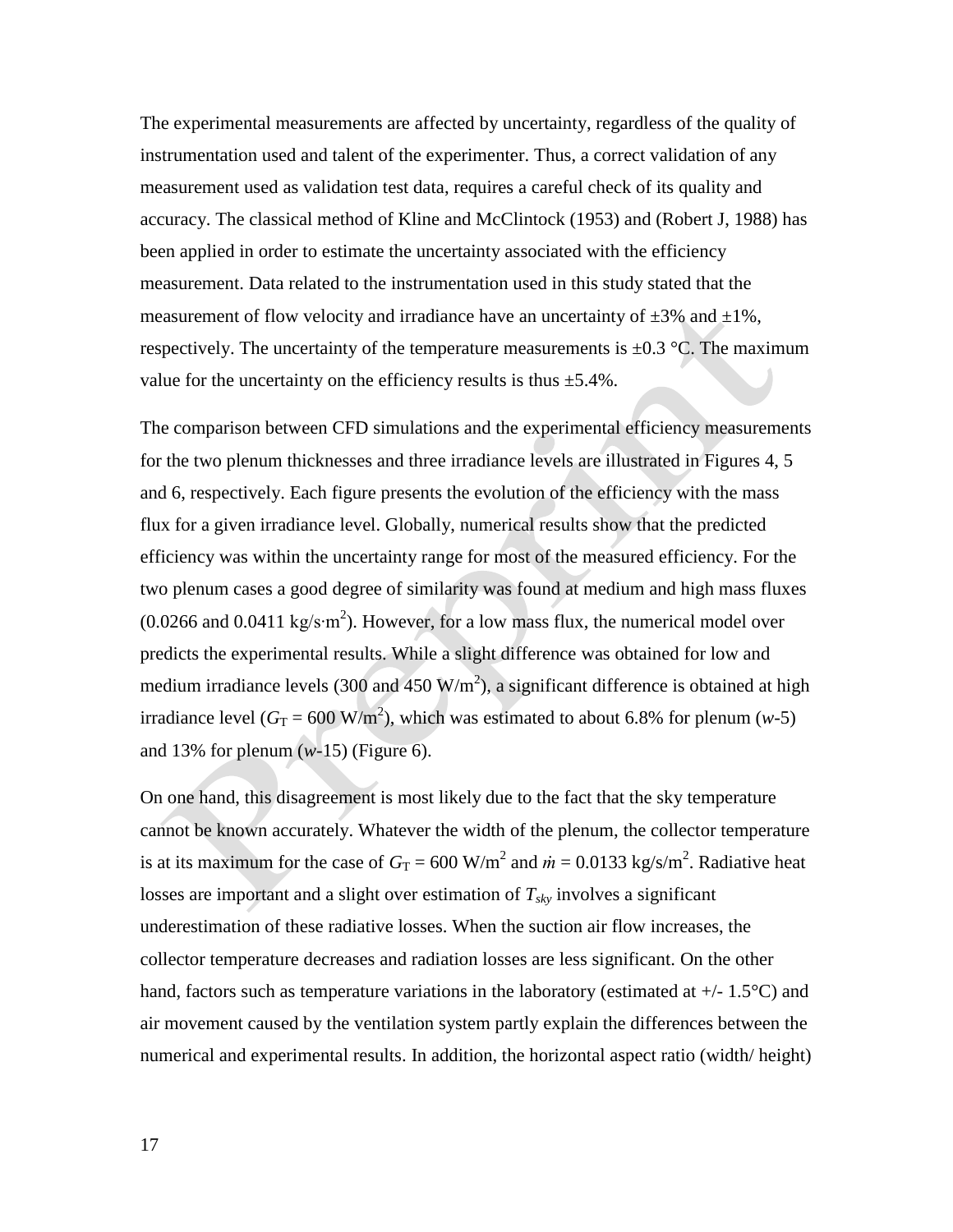of our prototype is rather small. Three dimensional flow conditions exist at the vertical edges which cannot be considered in the 2D numerical model.



Figure 4: Comparison of the computed and measured efficiency for three air mass fluxes



18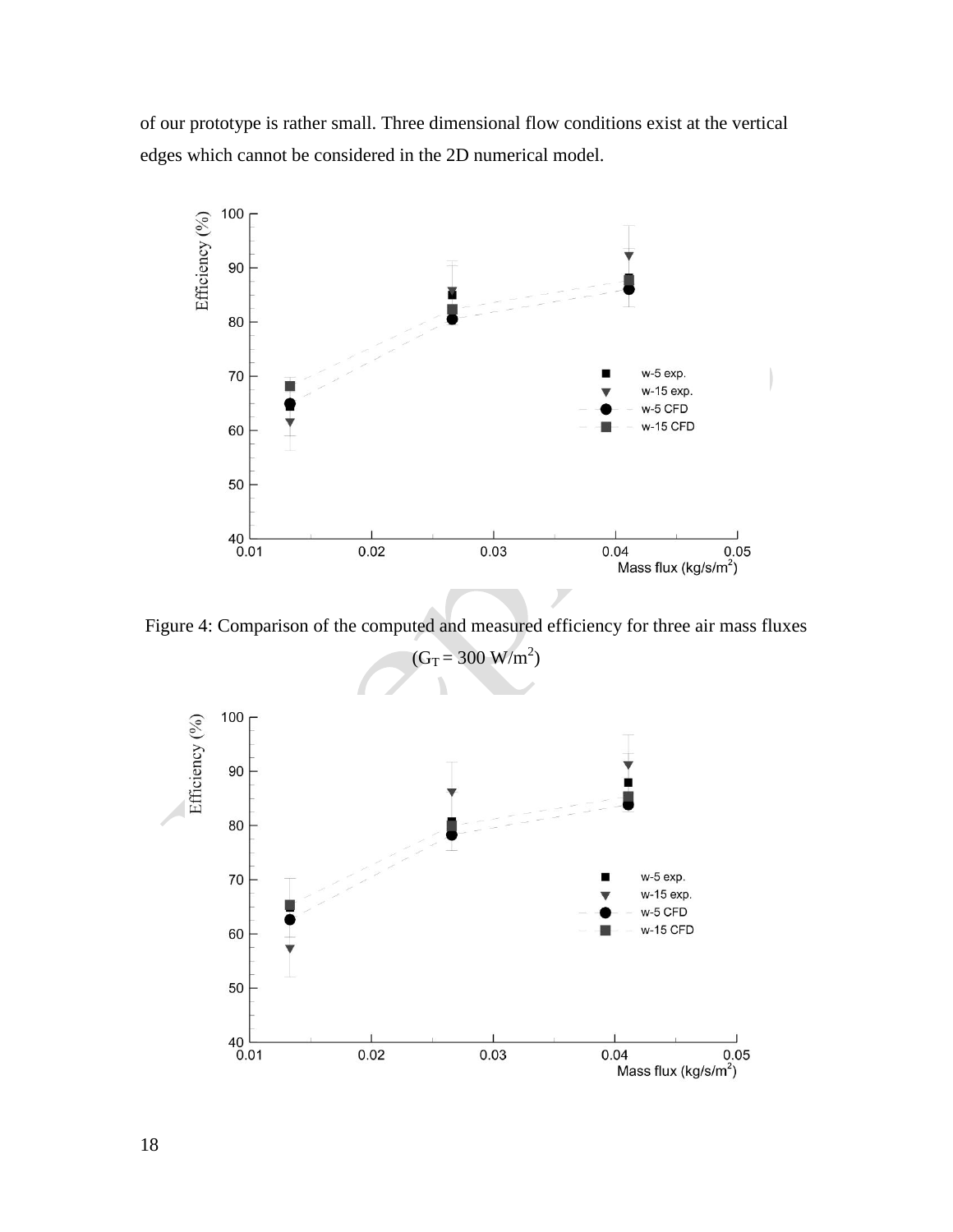

$$
(G_T = 450 \text{ W/m}^2)
$$



Figure 6: Comparison of the computed and measured efficiency for three air mass fluxes  $(G_T = 600 \text{ W/m}^2)$ 

# *5.2 Effect of mass fluxes*

One of the parameters that was used to control the thermal performance of the UTC is the mass flux through the collector, defined as the mass flow rate per unit collector area. It can be found from Figures 4, 5, and 6 that the efficiency increases with increasing air mass fluxes. A high mass flux induces higher velocities through the slots increasing the heat transfer coefficient between the plate and the air.

The computed efficiency is found to rise, rapidly at low mass flux, (by about 16% between 0.0113 and 0.0266 kg/s/m<sup>2</sup>), but only slightly (about 5%) at mass flux above 0.0266 kg/s/m<sup>2</sup>. These trends are consistent with the results reported by (Kutscher C. F. et al., 1993)) and (Leon, Kumar, 2007)) which have noted a nearly constant efficiency for suction velocities greater than 0.04 and 0.05 m/s. These velocities expressed in terms of mass flow rate per unit area correspond to 0.034 and 0.042 kg/s/ $m^2$ . For each irradiance,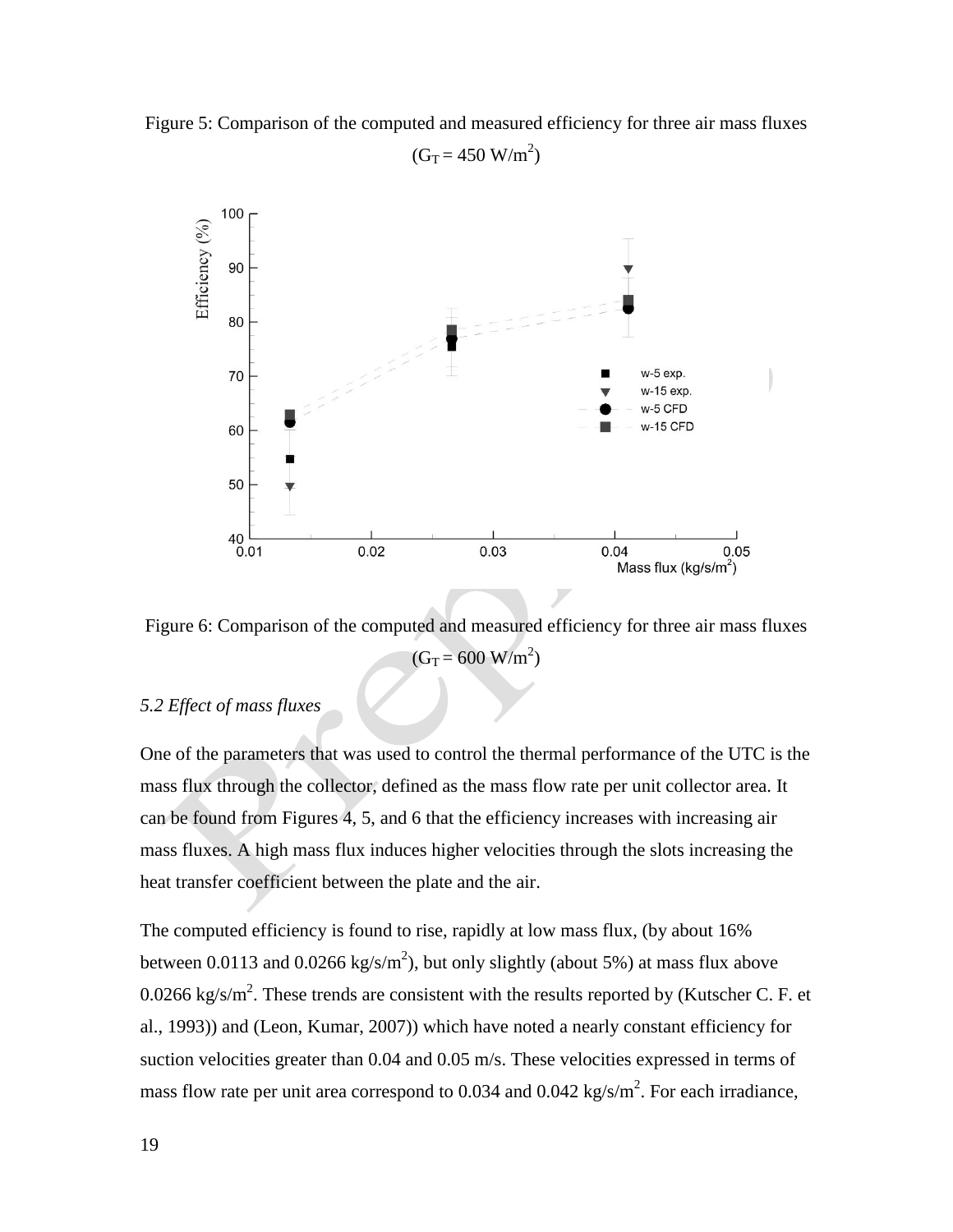there appears to be a mass flux beyond which the heat transfer between the UTC and the flow remains constant.

### *5.3 Effect of irradiance*

For both plenum widths and fixed mass flux, Figures 4, 5 and 6 indicate a small decrease in efficiency (3.5 to 5%) as the irradiance intensity increases from 300 to 600 W/m<sup>2</sup>. This decrease is more pronounced at low mass fluxes. Here again, this is explained by high absorber surface temperatures at higher irradiance levels induced by the low capacity of sucked air at moderate mass fluxes to extract all available collector thermal energy. As previously discussed, this increases the heat losses from the absorber plate to the surroundings and, results in a decrease of thermal efficiency. Hence to minimize heat losses from the UTC and to maximize collector efficiency, it is necessary to operate the collector at medium or high mass fluxes especially for high irradiation conditions.

## *5.4 Effect of plenum thickness*

Computed and experimental results show that the efficiency is slightly influenced by the plenum thickness. The larger plenum  $(w-15)$  gives the higher efficiency. The efficiency between each plenum thickness varied from 1.38 to 3.25%. These slight differences agree with studies done by (Biona M et al., 2002), which showed that for thicknesses between 5 cm to 13 cm, heat exchange effectiveness decreases with plenum thickness, which results in an increase of the efficiency.

The heat exchange effectiveness of the UTC can be defined as the air temperature rise in the collector to the maximum temperature rise (Leon and Kumar, 2007).

$$
\varepsilon_{UTC} = \frac{T_{out} - T_{amb}}{T_p - T_{amb}}
$$
\n(7)

As mentioned before, the effect of plenum thickness on the efficiency is low compared to the effects of mass flux and irradiance. In a UTC, all the heat exchange process took place at the absorber plate. The fluid motion and heat transfer at the outward face of the absorber is the same regardless the plenum thickness. The same observation is valid for the heat transfer that occur in the slot where the air flow is unaffected by the plenum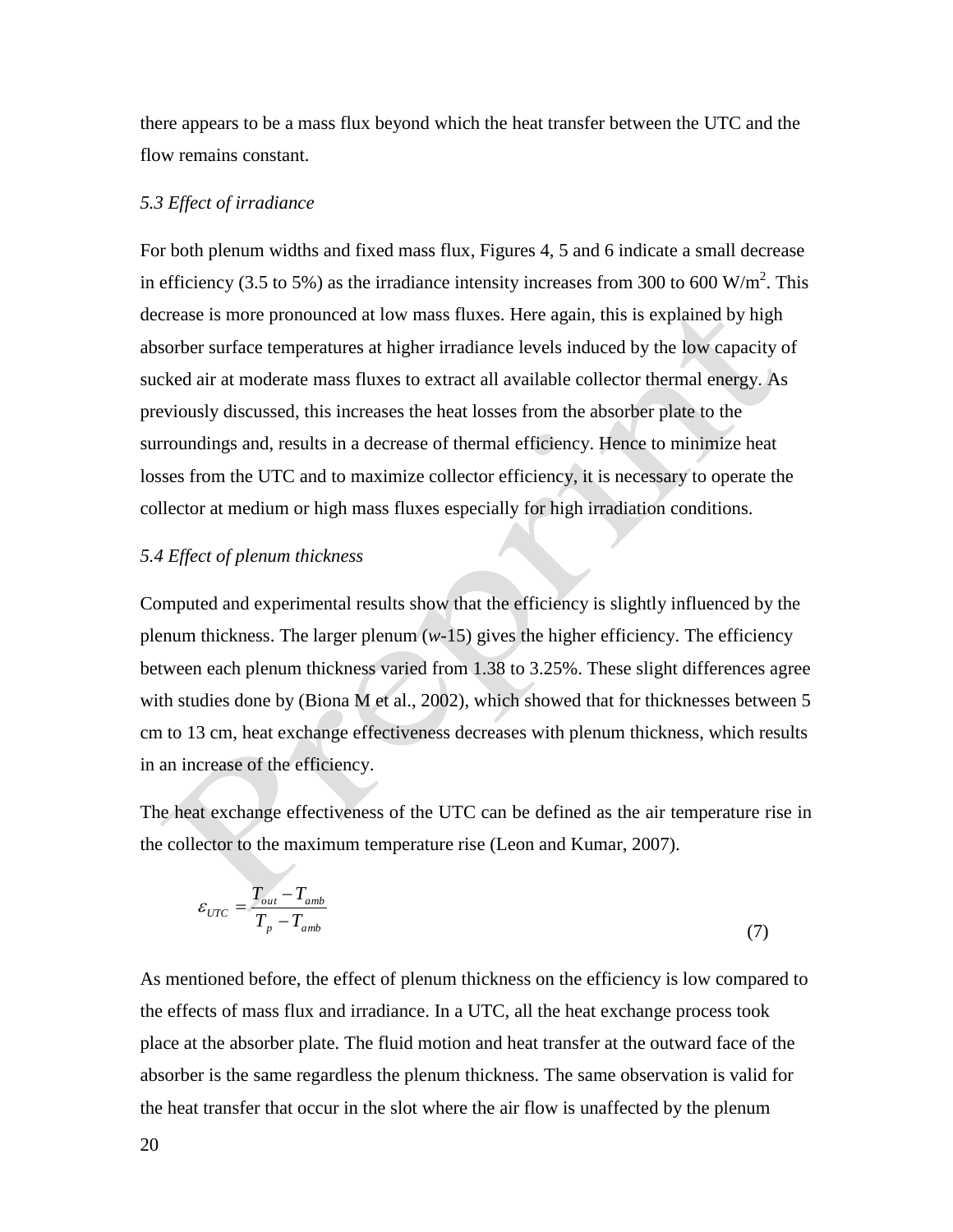thickness. Therefore, the efficiency variation observed between the two plenum cases can only be due to the heat transfer from the back side of the absorber plate to the air.

In order to compare the temperature rise in the slots, the front and back side of the UTC, heat exchange effectiveness can be splited into three partials effectiveness associated with each region such as.

$$
\varepsilon_f = \frac{T_{in,h} - T_{amb}}{T_p - T_{amb}} \qquad \varepsilon_h = \frac{T_{out,h} - T_{in,h}}{T_p - T_{amb}} \qquad \varepsilon_b = \frac{T_{out} - T_{out,h}}{T_p - T_{amb}}
$$
(8)

Where  $T_{ih,h}$  and  $T_{out,h}$  represent the average air temperature at the slot entrance and exit, respectively. The approach of defining three regions for heat transfer on the plate surface was addressed by Kutscher (1992) for an axisymmetric model (single slot). This approach was adopted in the present work and was applied for all existing slots (21) of the model.

The global effectiveness can then be expressed by:

$$
\varepsilon_{\text{UTC}} = \varepsilon_f + \varepsilon_h + \varepsilon_b \tag{9}
$$

Figure 7 and 8 show the three partial effectivenesses for the two plenum thicknesses and two mass fluxes (0.013 kg/s/m<sup>2</sup> and 0.0411 kg/s/m<sup>2</sup>), respectively. Results are presented for an irradiance of 450  $W/m^2$  only.

As shown in Figure 7, the bulk of heat transfer occurs from the front face of the absorber plate and then from the slot. This observation is consistent with the results reported by (Abulkhair, 2011), and this is where the greatest temperature difference between the air and plate is experienced.

As the air mass flux increases through the UTC (Figure 8), the proportions of heat transfer on the front face and the slots decrease. This decrease is less important within the slots region, because the thermal boundary layer is not fully developed, and the dependence of the convection coefficient on the Reynolds number is low. Thus, the location at which most of the heat transfer is occurring moves more to the back-side of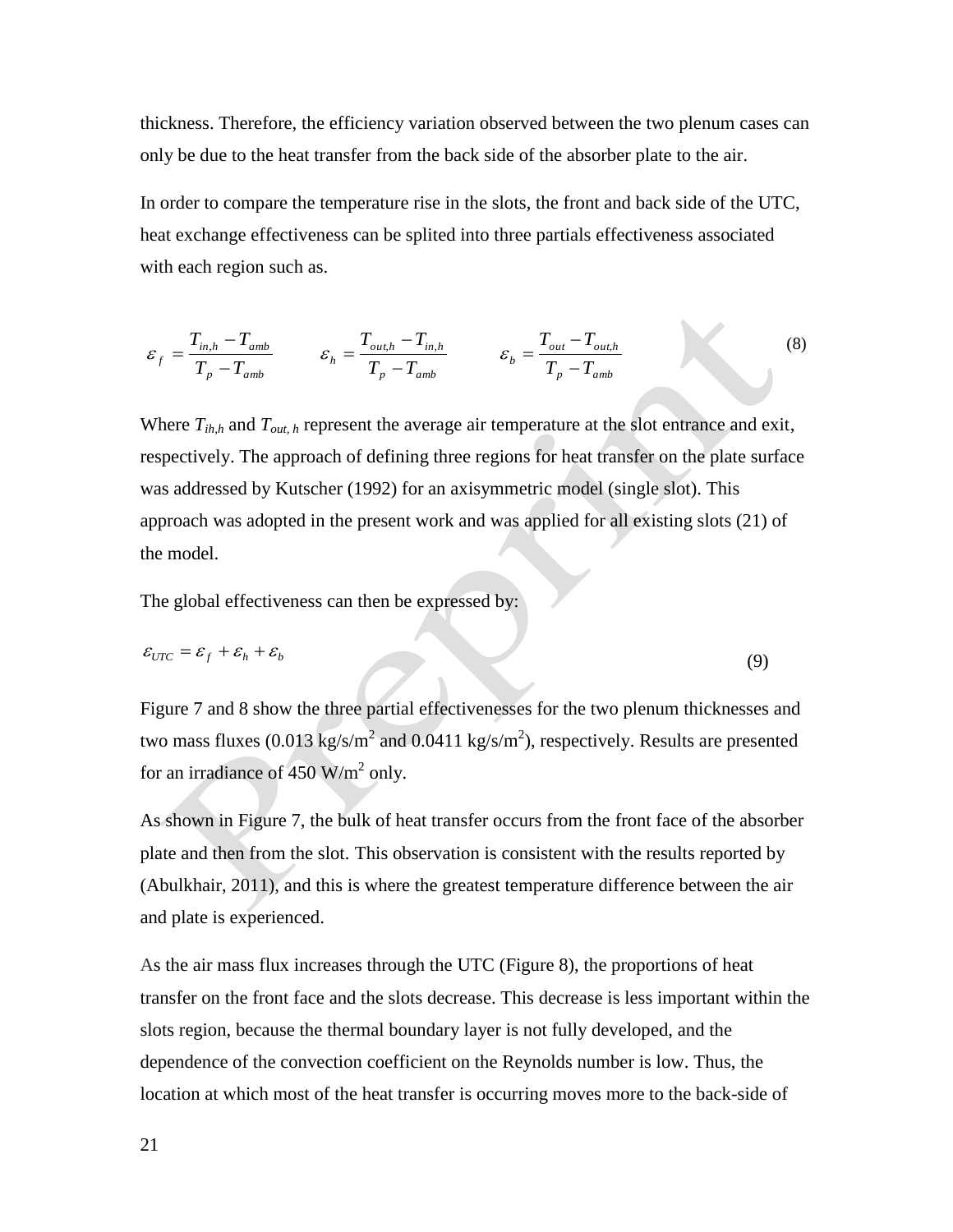the absorber plate with the air mass flux. This results in relatively large recirculating turbulent eddies at the slot outlet which spread on the surface of the back-side of the absorber plate. As a consequence, this results, in a better heat transfer effectiveness from the back-side. (Abulkhair, 2011) also reported a similar result.

Both Figure 7 and 8 show that the change in the plenum thickness does not have a large effect on the effectiveness distribution of the absorber plate (a difference of 0.7% is reported in Figure 7 for the back-side effectiveness while it is even lower at 0.5% in Figure 8).



Figure 7: Heat transfer effectiveness occurring in the front, slot, and back of the-plate region for the two plenums cases with 0.013 kg/s/m<sup>2</sup>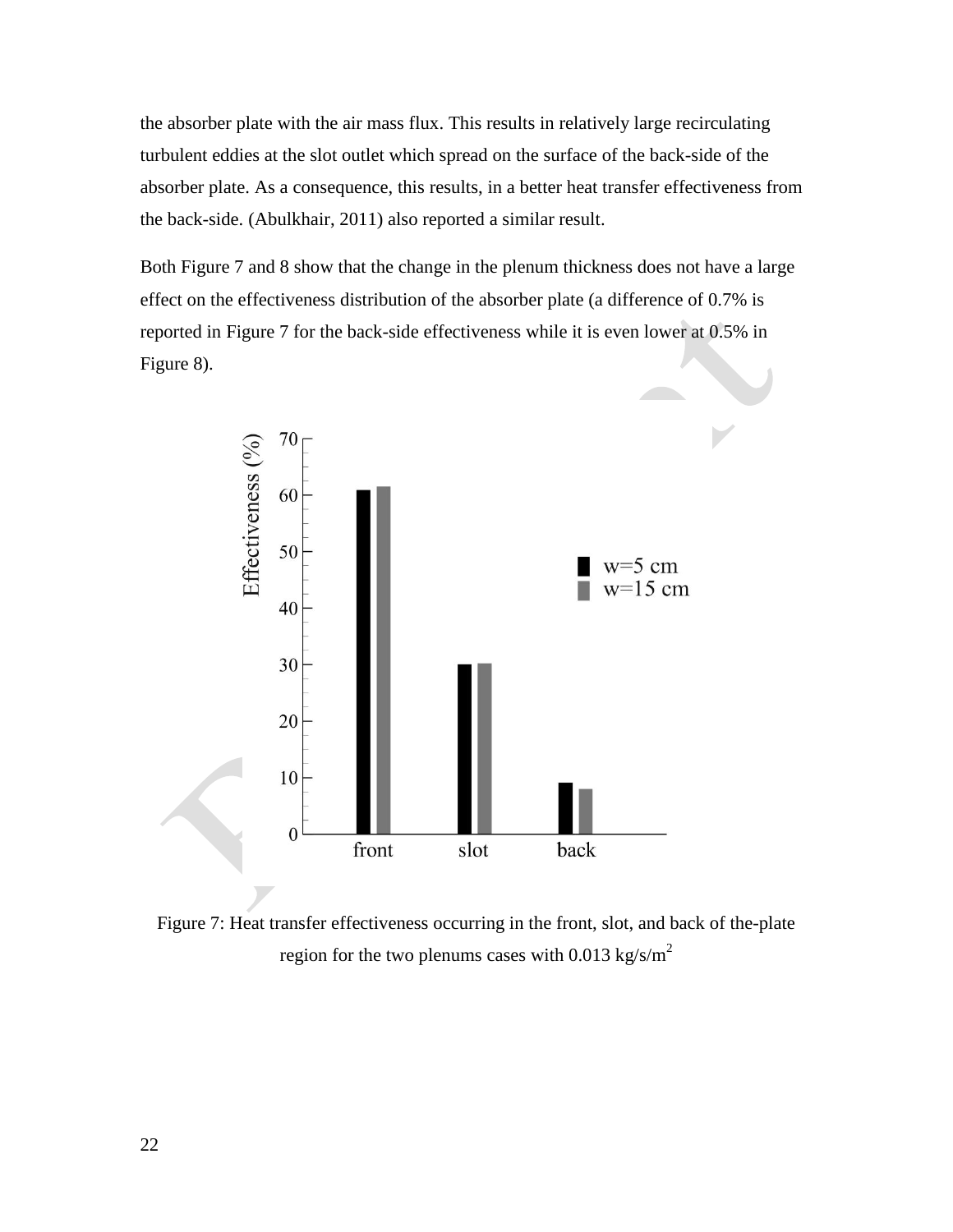

Figure 8: Heat transfer effectiveness occurring in the front, slot, and back of the-plate region for the two plenums cases with  $0.0411 \text{ kg/s/m}^2$ 

# **6. Conclusion**

The thermal efficiency of a UTC has been investigated both experimentally and numerically. Simulations and experiments were performed for two plenum thicknesses (*w*  $=$  5 cm and 15 cm) at three air mass fluxes (0.0133, 0.0266, 0.0411 kg/s/m<sup>2</sup>) and three irradiation levels (600, 450 and 300  $W/m<sup>2</sup>$ ).

## *6.1. Research outcome (summary)*

Results permit to conclude that:

- The efficiency increases with increasing air mass flux.
- The efficiency is relatively insensitive to the irradiance.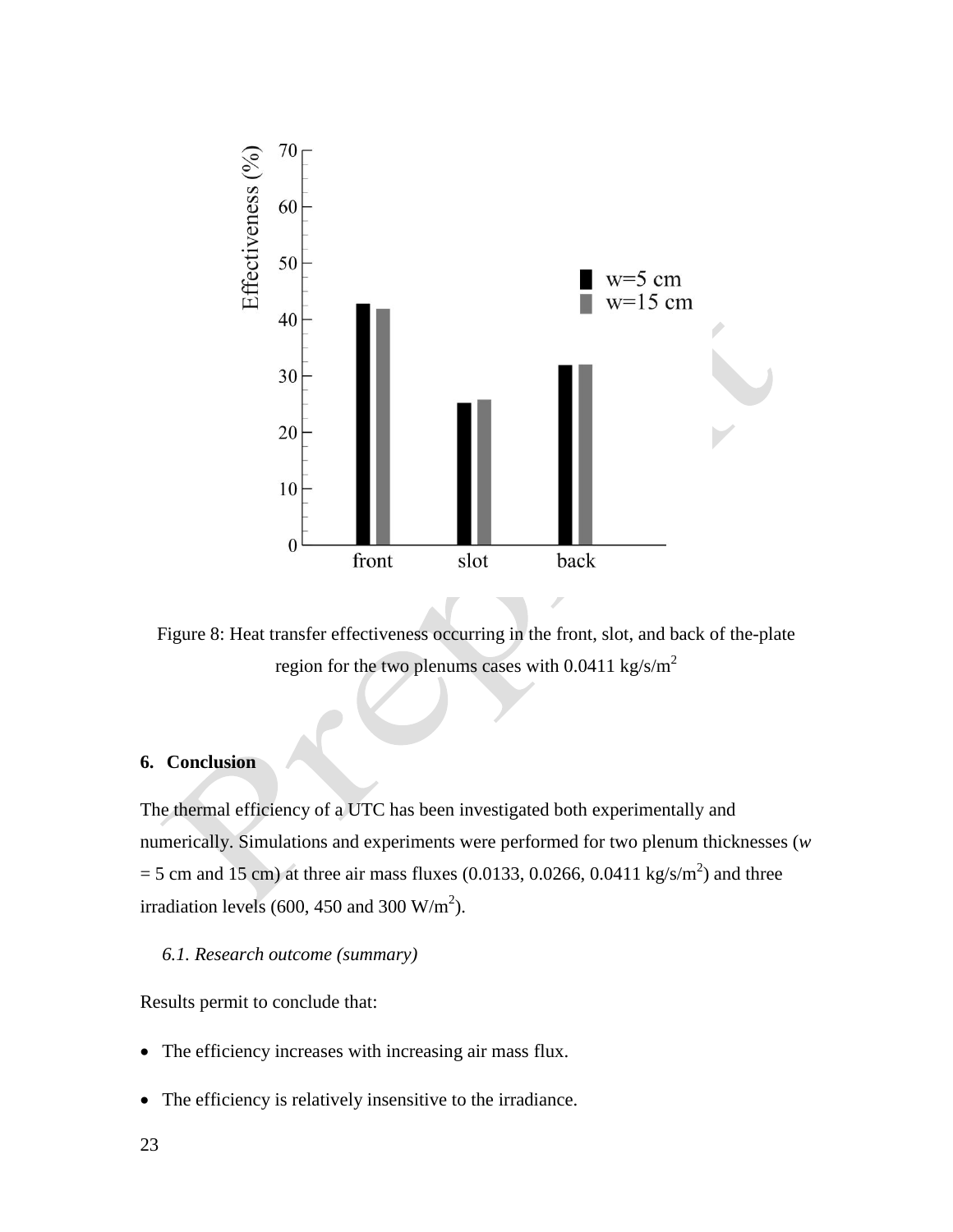- The heat transfer is preponderant on the front (exposed) side of the absorber plate.
- The heat transfer preponderance moves progressively to the back-side of the absorber plate with increasing air mass flux.
- The efficiency of the collector and the effectiveness of the absorber plate are relatively insensitive to the plenum thickness.

## *6.2 Experiments and simulations*

In all cases but one, simulations and experimental results were in good agreement within the experimental uncertainty.

For a low mass flux combined with a high irradiance, concordance was not excellent: the numerical predictions overestimated the measured efficiency by as much as 13% for the thickest plenum. This was discussed as due to the difficulty in the evaluation of the sky temperature required to compute the net radiant heat losses to the surroundings. This net heat loss increases with increasing irradiance and decreasing mass flux. Another source of discrepancy is the relative variation in the lab temperature  $(\pm 1.5^{\circ}C)$  which mostly impairs the results for a low mass flux.

Nevertheless, this work provided sufficient confidence in the formulation and the implementation of the numerical procedure developed to predict and design UTCs.

## *6.3 Upcoming work*

Several paths for the further developments of this work are now considered. First, a through parametric investigation of the problem with the numerical tool should be undertaken to extract more physical interpretation of the phenomena involved and confirm what has been observed herein. Second, a three-dimensional extension of the two-dimensional ideas implemented here should be carried out to grab the recirculation effects along the others axis and to considerer circular perforations instead of slots. Third, non-opaque surfaces (with variable transmissivities) should be considered as these are becoming more and more popular.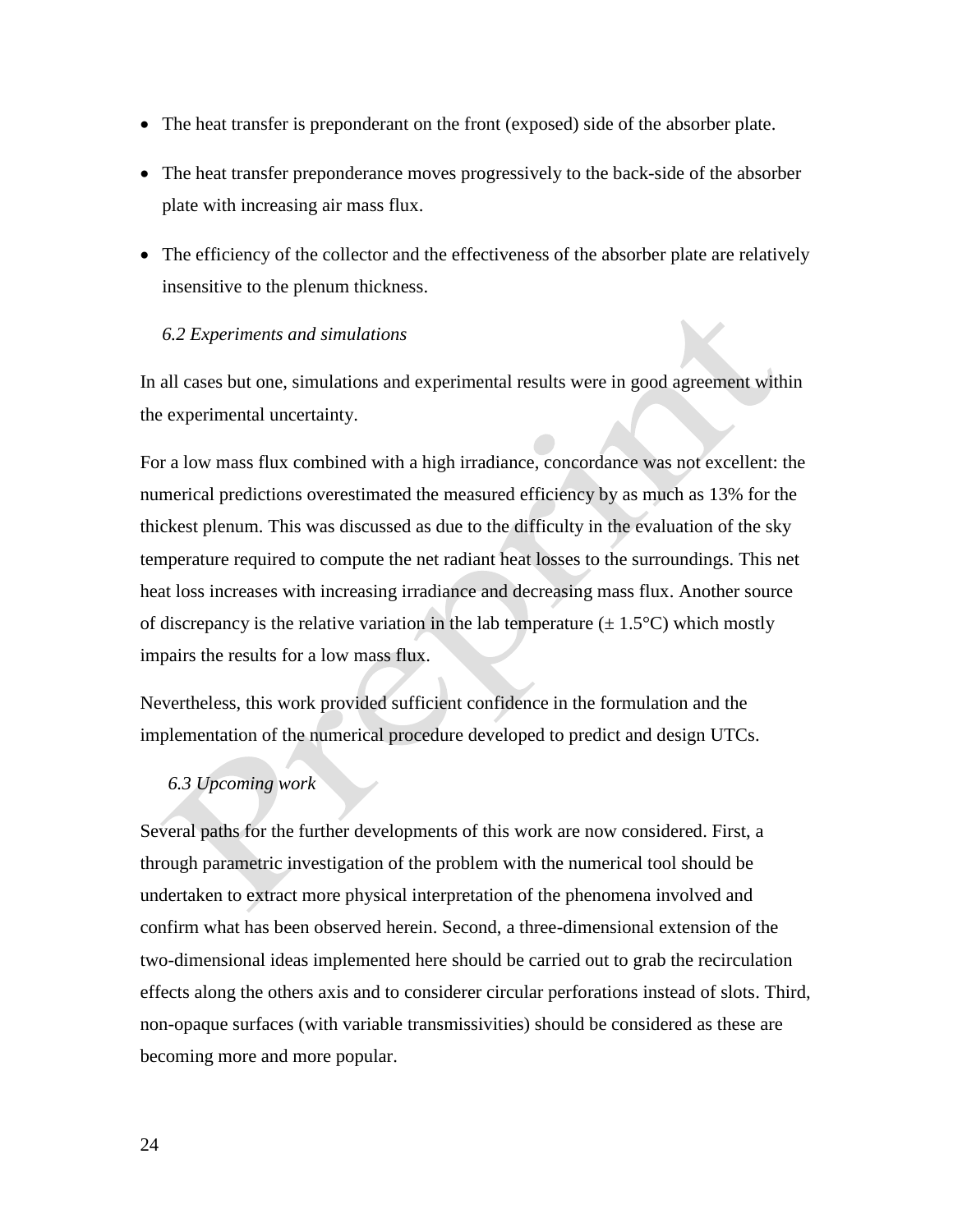As a final remark, it is worth mentioning that there is a gap between laboratory and academic world, on the one hand, and industrial implementation, on the other hand. Both experimental and numerical work should be done in collaboration with practitioners of building refurbishment.

## **Acknowledgements**

This work was supported by the t3e industrial research chair and its financial partners; the authors would like to acknowledge their invaluable contributions. The authors gratefully acknowledge the Centre de Technologies Thermiques (CTT) for research space.

## **References**

Abulkhair, H, 2011. Thermal Analysis of Unglazed Transpired Solar Collectors. Universuty of Waterloo.

Arulanandam, SJ, et al., 1999. A CFD heat transfer analysis of the transpired solar collector under no-wind conditions. Solar Energy 67, 93-100.

Athienitis, AK, et al., 2011. A prototype photovoltaic/thermal system integrated with transpired collector. Solar Energy 85, 139-153.

Badache, M, et al., 2012. A full  $3<sup>4</sup>$  factorial experimental design for efficiency optimization of an unglazed transpired solar collector prototype. Solar Energy 86, 2802- 2810.

Badache, M, et al., 2010 Experimental characterization of an unglazed transpired solar collector. Proc. Eurosun, Graz, Austria.

Belusko, M, et al., 2008. Performance of jet impingement in unglazed air collectors. Solar Energy 82, 389-398.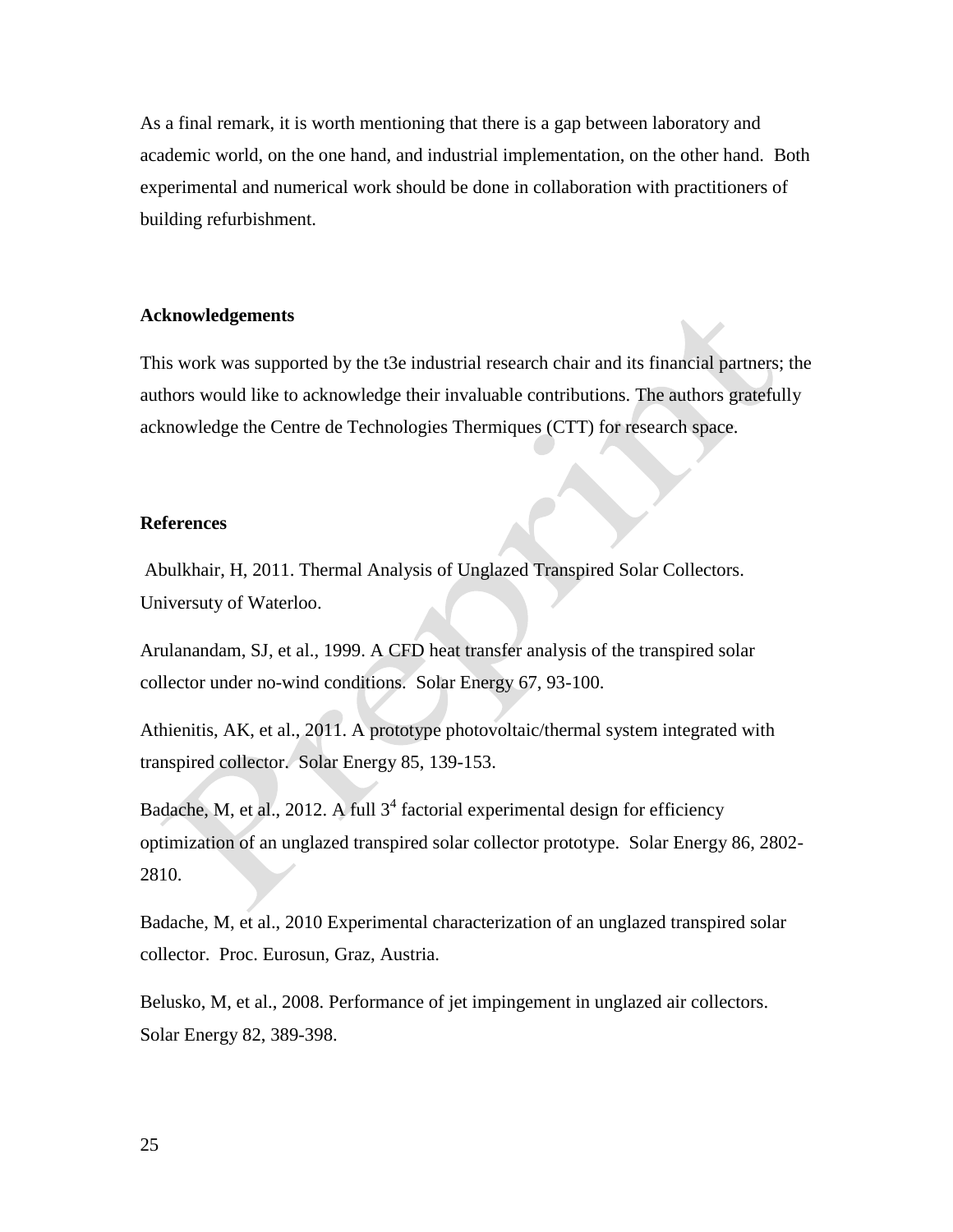Biona M, et al., 2002. Performance Curve Generation of an Unglazed Transpired Collector System for Solar Crop/Fish Drying. M. Sc. Thesis, De La Salle University, Manila.

Cao S, et al., 1993. Heat exchange effectiveness of unglazed transpired-plate solar collector in 2D flow. ISES Solar World Congress Budapest, Hungary, 351.

Celik, I, et al., 2008. Procedure for estimation and reporting of uncertainty due to discretization in CFD applications. ASME J. Fluids Eng 130.

Dymond, C, Kutscher, C, 1997. Development of a flow distribution and design model for transpired solar collectors. Solar Energy 60, 291-300.

Fleck, BA, et al., 2002. A field study of the wind effects on the performance of an unglazed transpired solar collector. Solar Energy 73, 209-216.

Fluent, 2012. User's Manual Guide, Version 12.1.4. Ansys Inc.

Fuliotto, R, et al., 2010. Experimental and numerical analysis of heat transfer and airflow on an interactive building facade. Energy and Buildings 42, 23-28.

Gawlik, K, et al., 2005. A Numerical and Experimental Investigation of Lowconductivity Unglazed, Transpired Solar Air Heaters. Journal of Solar Energy Engineering 127, 153-155.

Genevès, C, et al., 2012. Review of Unglazed Transpired Collectors (UTCs). Renewable & Sustainable Energy Reviews, (submited, sept 2012).

Gunnewiek, LH, et al., 1996. Flow distribution in unglazed transpired plate solar air heaters of large area. Solar Energy 58, 227-237.

Gunnewiek, LH, et al., 2002. Effect of wind on flow distribution in unglazed transpiredplate collectors. Solar Energy 72, 317-325.

Khattab, NM, 2001. Evaluation of perforated plate solar air heater. International Journal of Solar Energy 21, 45-62.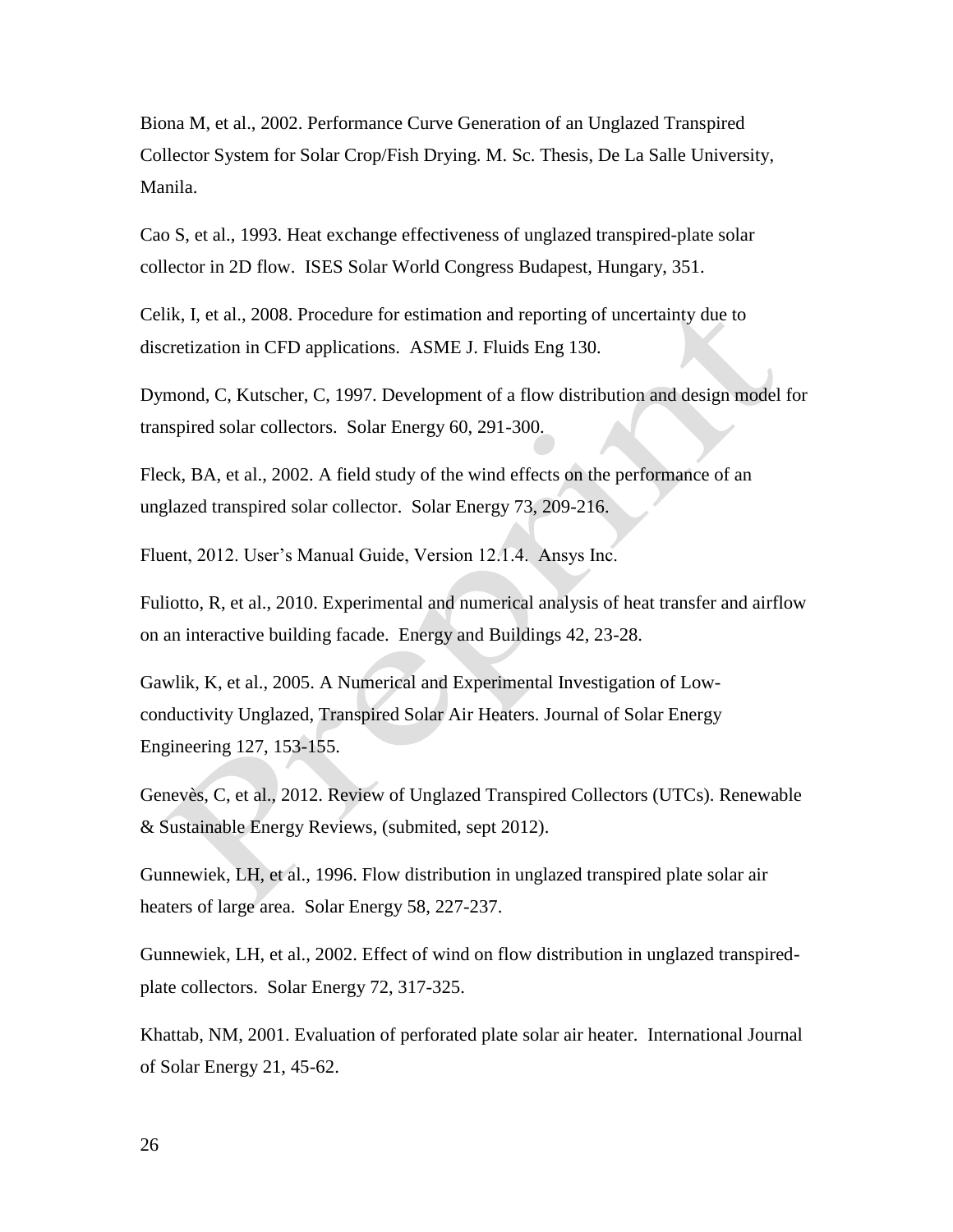Kutscher, CF, 1994. Heat exchange effectiveness and pressure drop for air flow through perforated plates with and without crosswind. Journal Name: Journal of Heat Transfer, Series C); 116:2, 391-399.

Kutscher, CF, 1992. An investigation of heat transfer for air flow through low-porosity perforated plates. Ph.D. University of Colorado at Boulder, United States - Colorado.

Kutscher, CF, et al., 1993. Unglazed transpired solar collectors: heat loss theory. Journal of Solar Energy Engineering, Transactions of the ASME 115, 182-188.

Leon, MA, Kumar, S, 2007. Mathematical modeling and thermal performance analysis of unglazed transpired solar collectors. Solar Energy 81, 62-75.

Patankar, SV, Spalding, DB, 1972. A calculation procedure for heat, mass and momentum transfer in three-dimensional parabolic flows. International Journal of Heat and Mass Transfer 15, 1787-1806.

Quesada, G, et al., 2012a. A comprehensive review of solar facades. Opaque solar facades. Renewable and Sustainable Energy Reviews 16, 2820-2832.

Quesada, G, et al., 2012b. A comprehensive review of solar facades. Transparent and translucent solar facades. Renewable and Sustainable Energy Reviews 16, 2643-2651.

Rousse, D.R., 1994, Numerical predictions of multidimensional conduction, convection and radiation heat transfer in participating media, Ph.D. Thesis, McGill University, Canada.

Rousse, D.R., 1996, Numerical method for conduction, convection and radiation heat transfer in three-dimensional geometries, Proc. 2nd European Thermal-Sciences and 14th UIT National Heat Transfer Conference, Rome, 1425-1433.

Robert J, M, 1988. Describing the uncertainties in experimental results. Experimental Thermal and Fluid Science 1, 3-17.

Van Decker, GWE, et al., 2001. Heat-exchange relations for unglazed transpired solar collectors with circular holes on a square or triangular pitch. Solar Energy 71, 33-45.